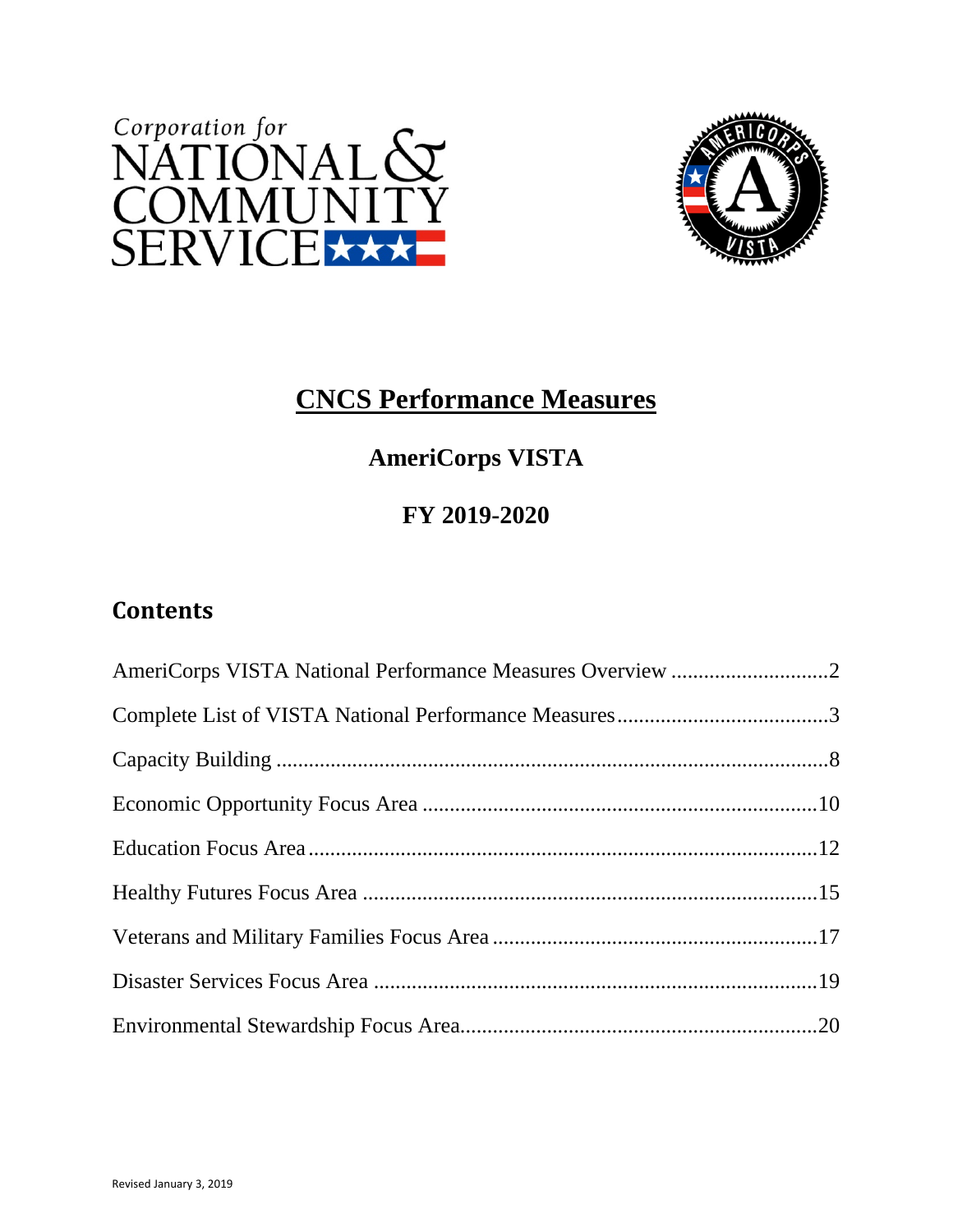### **AmeriCorps VISTA National Performance Measures Overview**

AmeriCorps VISTA projects have two main conceptual components: (1) to build capacity of programs or organizations that (2) are intended to help individuals and communities out of poverty. The anti-poverty component is the reason resources are awarded to an organization while the capacity building measures are how the anti-poverty work is accomplished.

Applicants for VISTA resources provide information in the form of performance measures to CNCS about both the capacity building component and the anti-poverty component of their proposed project. Applicants enter this performance measure information into the eGrants Performance Measure Module. The performance measures entered become the basis for future progress reports if the application is approved. The Performance Measures are not designed to act as a comprehensive work plan covering each anti-poverty measure undertaken by a project.

This document provides definitions and data collection protocols for the National Performance Measures available to AmeriCorps VISTA applicants for both capacity building and anti-poverty programming. This information can also be found at http://www.nationalservice.gov/resources/performancemeasurement/vista.

Capacity Building Information: For each site that will benefit directly from the capacity-building efforts of VISTAs, applicants provide information about (1) the capacity goal they hope to reach at the site, (2) the number of VISTAs (or Leaders) they are requesting at the site and the focus of their service activities, (3) at least one capacity-building output, and (4) at least one capacity-building outcome. They also provide information about data collection plans for the capacity-building output and outcomes identified. If the application is approved, they will collect and report data for any Capacity-Building Output or Outcome selected on future progress reports, in accordance with the definitions and protocols identified for the selected measures.

Anti-Poverty Information: Applicants also provide information about how the organization or program will ultimately help individuals and communities out of poverty. In addition to identifying a Focus Area and Objective, applicants identify: (1) an anti-poverty output; (2) an anti-poverty outcome; and (3) an anti-poverty program strategy/intervention. Entering information about data collection plans for selected anti-poverty outputs and outcomes is optional.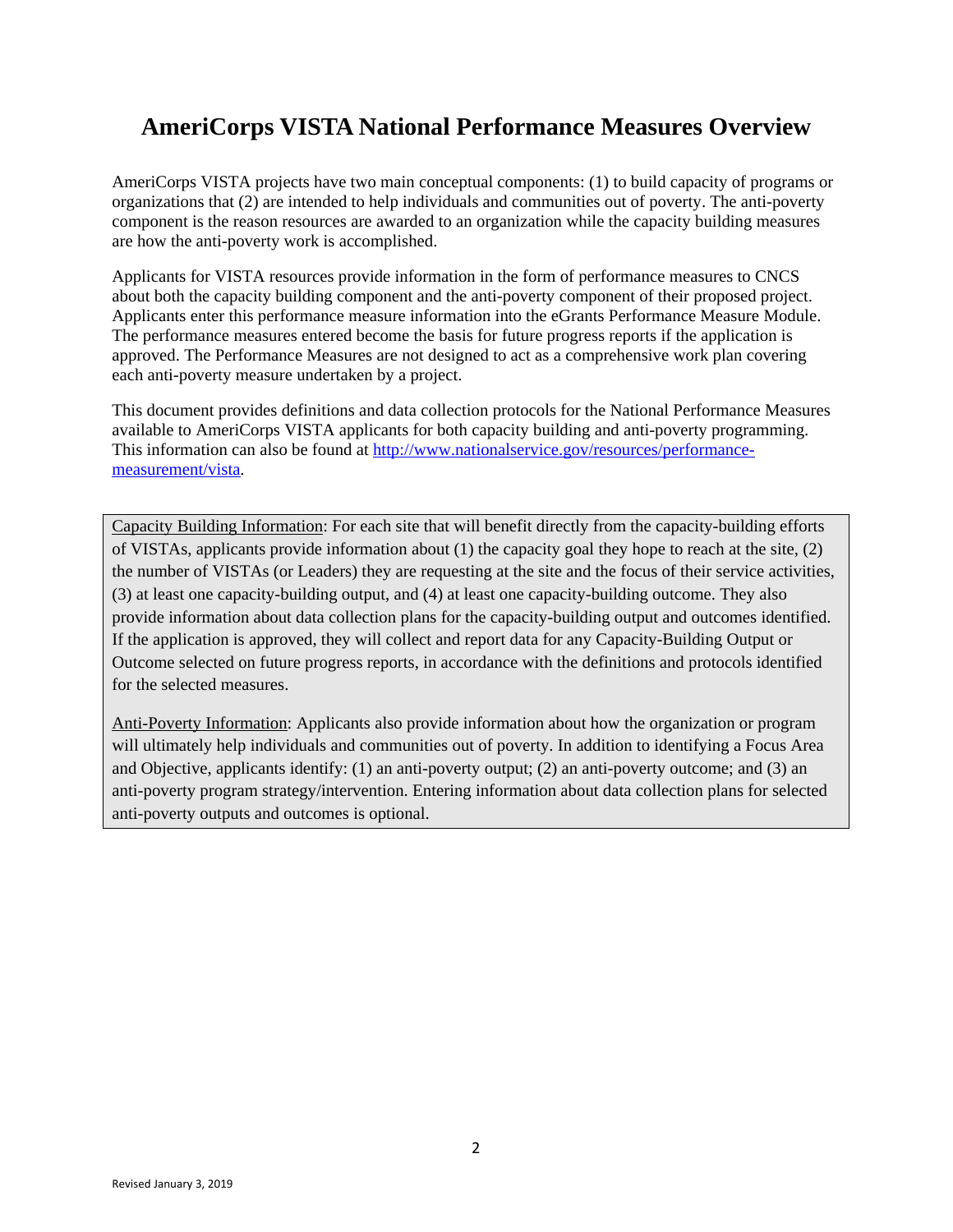### **Complete List of VISTA National Performance Measures**

These selection rules specify allowable output/outcome pairings for National Performance Measures. Applicants must follow these selection rules when using National Performance Measures. Applicants may not select any National Performance Measures that may appear in eGrants if they are not present on this list. Please see the application instructions for additional information about application requirements.

### **Capacity Building**

| <b>Strategic Plan</b>                |                                                                                                                                                                                                                                       | <b>Selection Rules</b>                                                                                         | <b>Interventions</b>                                                                                           |
|--------------------------------------|---------------------------------------------------------------------------------------------------------------------------------------------------------------------------------------------------------------------------------------|----------------------------------------------------------------------------------------------------------------|----------------------------------------------------------------------------------------------------------------|
| Objective                            | <b>Outputs</b>                                                                                                                                                                                                                        | Outcomes (if applicable)*                                                                                      |                                                                                                                |
| Capacity<br>Building $&$<br>Leverage | G3-3.4: Number of<br>organizations that<br>received capacity<br>building services<br>G3-3.1A Number of<br>Community<br>volunteers recruited<br>or managed<br>G3-3.16A: Dollar<br>value of cash or in-<br>kind resources<br>leveraged. | G3-3.10A: Number of<br>organizations that increase their<br>efficiency, effectiveness, and/or<br>program reach | Volunteer management<br>Training<br>Resource development<br>Systems development<br><b>Donations Management</b> |

### **Economic Opportunity**

| <b>Strategic Plan</b> |                             | <b>Selection Rules</b>           | <b>Interventions</b>              |
|-----------------------|-----------------------------|----------------------------------|-----------------------------------|
| Objective             | <b>Outputs</b>              | Outcomes (if applicable)*        |                                   |
| Financial             | O1A: Number of              | O9: Number of individuals with   | <b>Financial Literacy</b>         |
| Literacy              | individuals served          | improved financial knowledge     | Education                         |
|                       |                             |                                  | <b>Financial Fraud Prevention</b> |
|                       |                             | O19A Dollar value of tax returns | Tax Preparation                   |
|                       |                             | generated                        |                                   |
| Housing               | O <sub>1</sub> A: Number of | O11: Number of individuals       | <b>Housing Unit Development</b>   |
|                       | individuals served          | transitioned into safe, healthy, | Housing Unit Repair               |
|                       |                             | affordable housing               | Housing                           |
|                       |                             |                                  | Placement/Assistance              |
|                       | O4: Number of               | O20: Number of safe, healthy,    | <b>Housing Unit Development</b>   |
|                       | housing units               | affordable housing units made    | Housing Unit Repair               |
|                       | developed or repaired       | available                        |                                   |
| Employment            | O1A: Number of              | O10: Number of individuals       | <b>Job Training</b>               |
|                       | individuals served          | who secure employment            | <b>Job Placement</b>              |
|                       |                             |                                  | <b>GED</b> Education              |
|                       |                             | O21: Number of individuals       | <b>Other Adult Education</b>      |
|                       |                             | with improved job readiness      |                                   |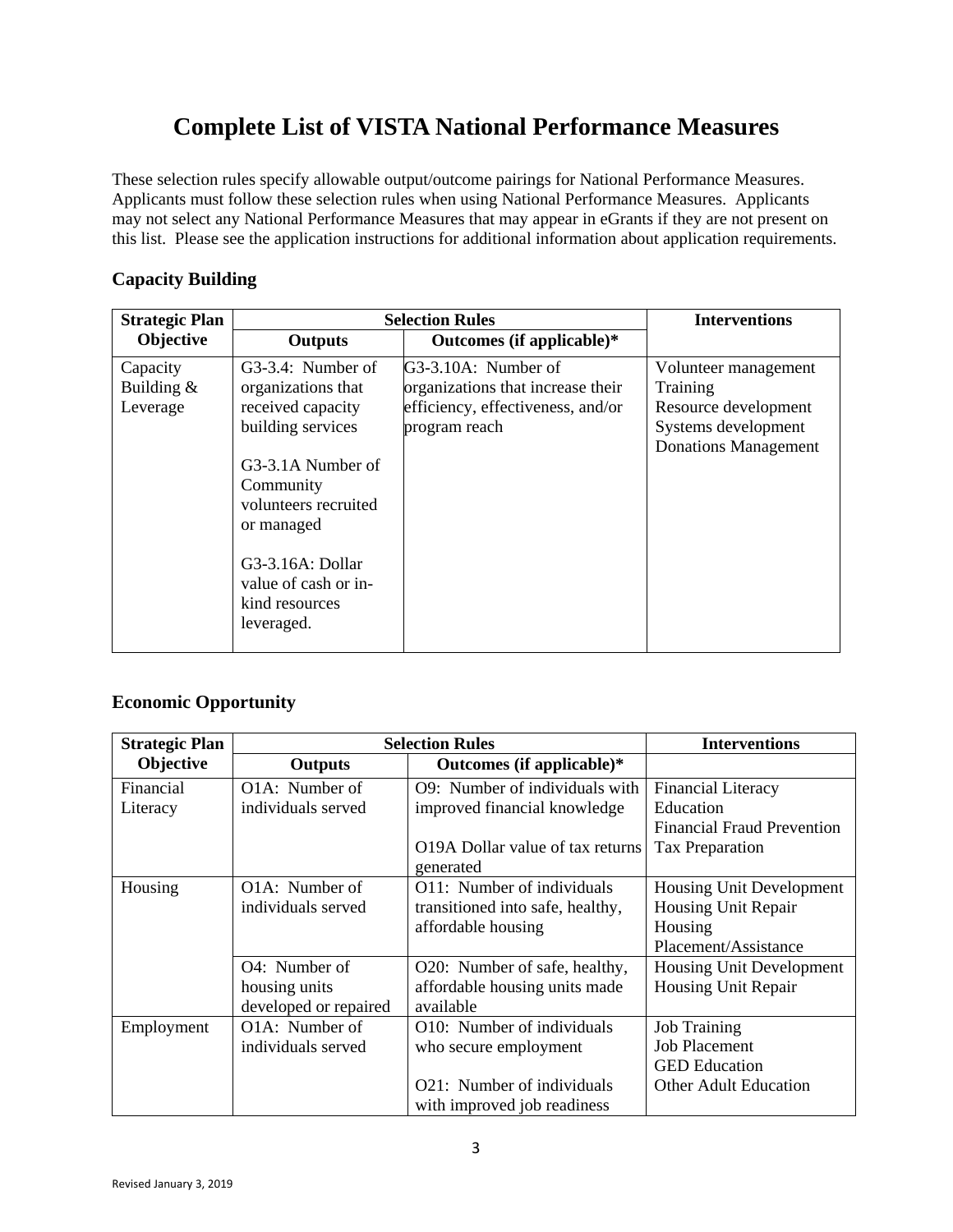### **Education**

| <b>Strategic Plan</b>           |                                       | <b>Selection Rules</b>                                                                                                                                                                                                                                                                                                                                                                                                                                                                                                    | <b>Interventions</b>                                                                                                                                                                                       |
|---------------------------------|---------------------------------------|---------------------------------------------------------------------------------------------------------------------------------------------------------------------------------------------------------------------------------------------------------------------------------------------------------------------------------------------------------------------------------------------------------------------------------------------------------------------------------------------------------------------------|------------------------------------------------------------------------------------------------------------------------------------------------------------------------------------------------------------|
| Objective                       | <b>Outputs</b>                        | Outcomes (if applicable)*                                                                                                                                                                                                                                                                                                                                                                                                                                                                                                 |                                                                                                                                                                                                            |
| School<br>Readiness             | ED1A: Number of<br>individuals served | ED23A: Number of children<br>demonstrating gains in school<br>readiness                                                                                                                                                                                                                                                                                                                                                                                                                                                   | Tutoring<br>Mentoring<br>Other Classroom Support<br>Out-of-School Time<br>Family Involvement<br>Service Learning<br><b>Summer Learning</b><br><b>Classroom Teaching</b><br>Social and Emotional<br>Support |
| K-12 Success                    | ED1A: Number of<br>individuals served | ED5A: Number of students with<br>improved academic performance<br>ED9: Number of students<br>graduating from high school on<br>time<br>ED10: Number of students<br>enrolling in post-secondary<br>education/training<br>ED27C: Number of students with<br>improved academic engagement<br>or social-emotional skills<br>ED6: Number of students with<br>increased attendance<br>ED7A: Number of students with<br>decreased disciplinary incidents<br>(referrals, suspensions/expulsions,<br>criminal or gang involvement) | Tutoring<br>Mentoring<br>Other Classroom Support<br>Out-of-School Time<br>Family Involvement<br><b>Service Learning</b><br><b>Summer Learning</b><br><b>Classroom Teaching</b><br>Opioid/Drug Intervention |
| Post-HS<br>Education<br>Support | ED1A: Number of<br>individuals served | ED11: Number of individuals<br>earning a post-secondary degree<br>or technical certification                                                                                                                                                                                                                                                                                                                                                                                                                              | Tutoring<br>Mentoring<br>Family Involvement<br>Service Learning<br><b>Summer Learning</b>                                                                                                                  |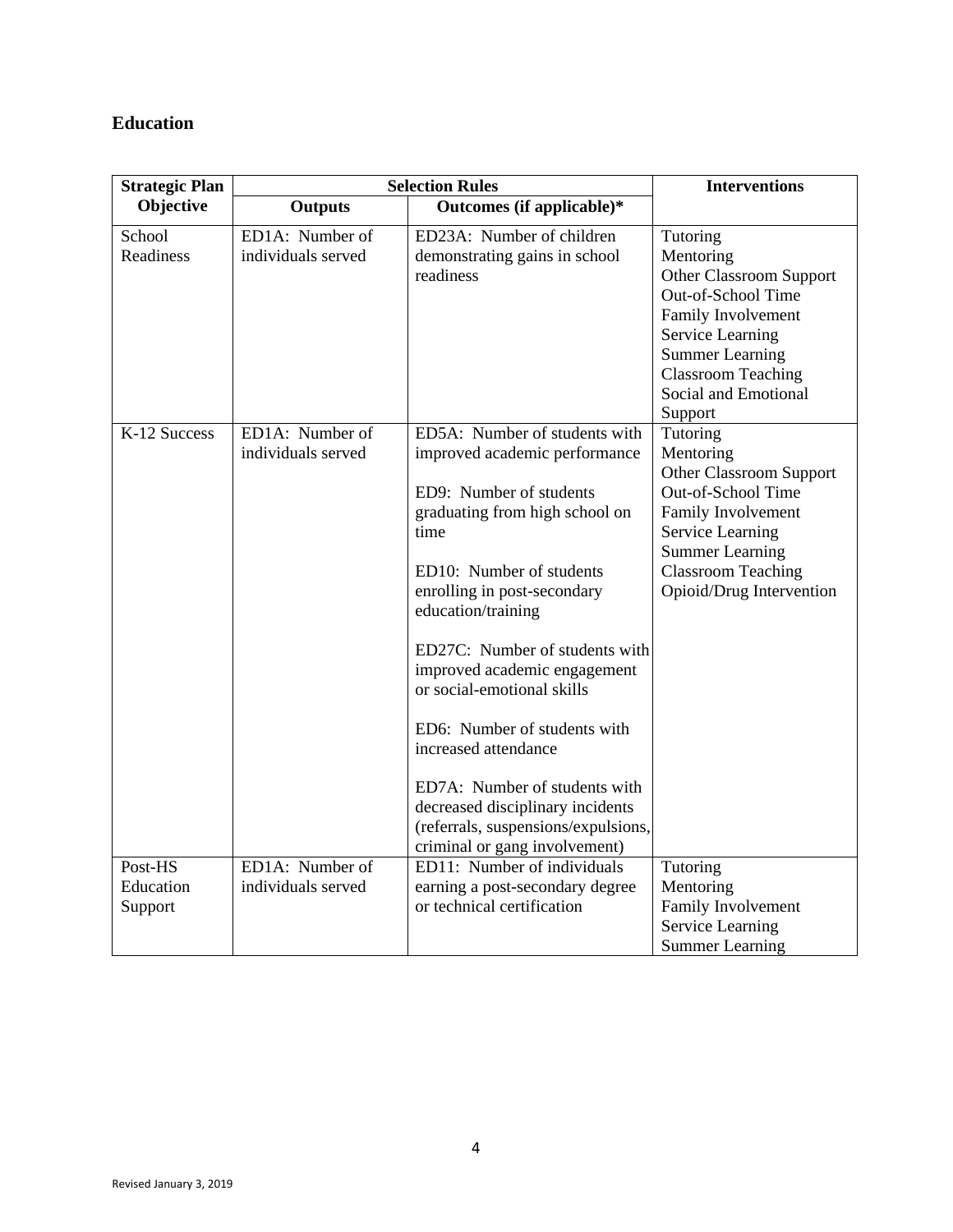### **Healthy Futures**

| <b>Strategic</b> |                    | <b>Selection Rules</b>            | <b>Interventions</b>                              |
|------------------|--------------------|-----------------------------------|---------------------------------------------------|
| <b>Plan</b>      | <b>Outputs</b>     | Outcomes (if applicable)*         |                                                   |
| Objective        |                    |                                   |                                                   |
| Obesity $&$      | H4A: Number of     | H12: Number of individuals        | Outreach                                          |
| Food             | individuals served | who report increased food         | Education/Training                                |
|                  |                    | security                          | Referrals                                         |
|                  |                    |                                   | <b>Medical Services</b>                           |
|                  |                    | H17: Number of individuals        | Nutrition/Food Support                            |
|                  |                    | with increased health knowledge   | <b>Physical Activities</b><br>Counseling/Coaching |
|                  |                    | H18: Number of individuals        | Opioid/Drug Intervention                          |
|                  |                    | reporting a change in behavior or |                                                   |
|                  |                    | intent to change behavior to      |                                                   |
|                  |                    | improve their health              |                                                   |
|                  |                    |                                   |                                                   |
|                  |                    | H19: Number of individuals        |                                                   |
|                  |                    | with improved health              |                                                   |
|                  | H10A: Number of    | N/A                               | <b>Nutrition/Food Support</b>                     |
|                  | pounds of food     |                                   |                                                   |
|                  | provided           |                                   |                                                   |
| Access to        | H4A: Number of     | H17: Number of individuals        | Outreach                                          |
| Care             | individuals served | with increased health knowledge   | Education/Training                                |
|                  |                    |                                   | Referrals                                         |
|                  |                    | H18: Number of individuals        | <b>Medical Services</b>                           |
|                  |                    | reporting a change in behavior or | Counseling/Coaching                               |
|                  |                    | intent to change behavior to      | Opioid/Drug Intervention                          |
|                  |                    | improve their health              | Disability Inclusion                              |
|                  |                    | H19: Number of individuals        |                                                   |
|                  |                    | with improved health              |                                                   |
|                  |                    | H20: Number of individuals        |                                                   |
|                  |                    | with improved access to medical   |                                                   |
|                  |                    | care                              |                                                   |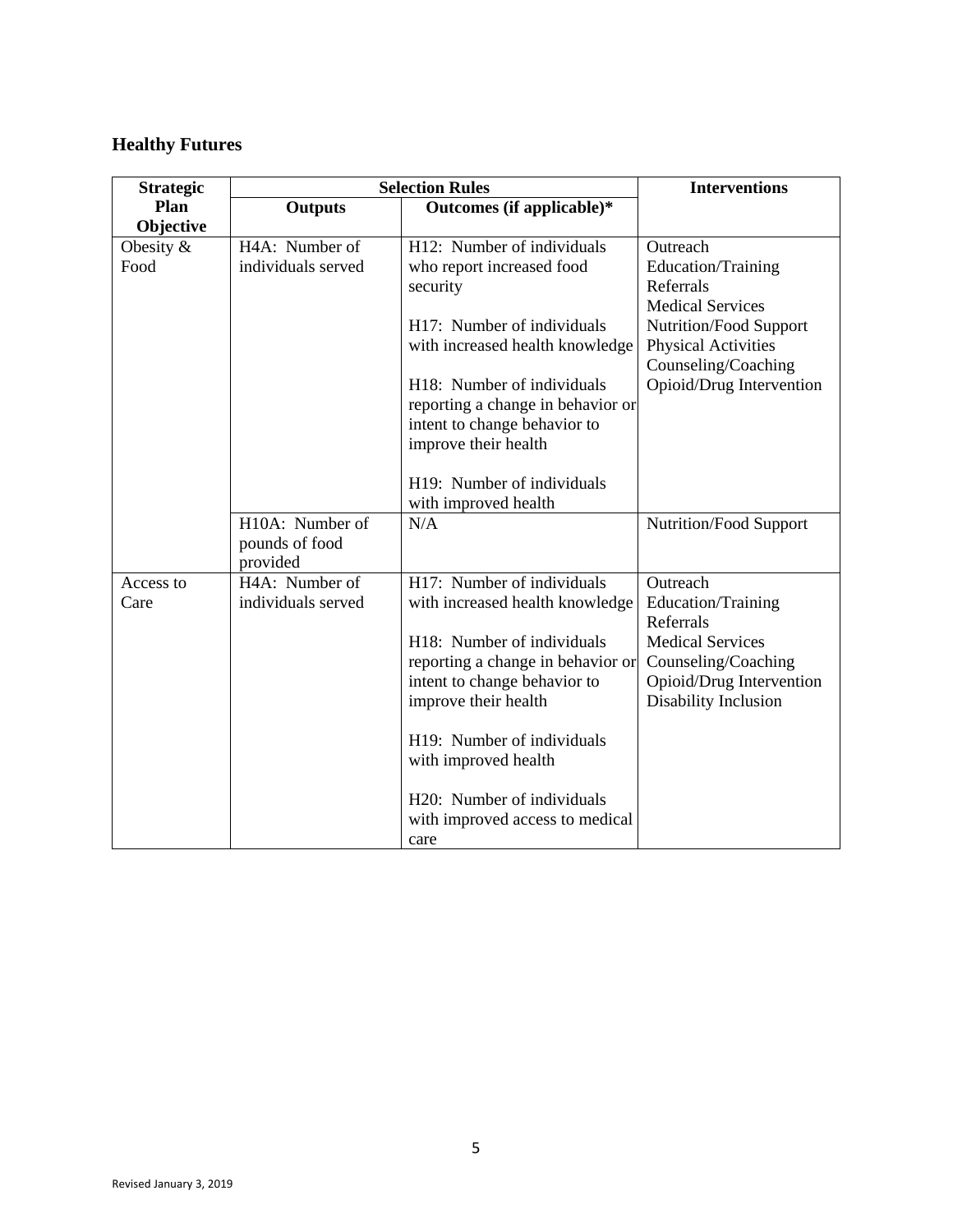### **Veterans and Military Families**

| <b>Strategic</b> |                                   | <b>Selection Rules</b>            | <b>Interventions</b>                        |
|------------------|-----------------------------------|-----------------------------------|---------------------------------------------|
| Plan             | <b>Outputs</b>                    | Outcomes (if applicable)*         |                                             |
| Objective        |                                   |                                   |                                             |
| Veterans &       | V1: Number of                     | O9: Number of individuals with    | <b>Financial Literacy</b>                   |
| Families         | veterans served                   | improved financial knowledge      | Education                                   |
| Served           |                                   |                                   | Housing Unit Development                    |
|                  | V7A: Number of                    | O11: Number of individuals        | Housing Unit Repair                         |
|                  | active military                   | transitioned into safe/affordable | Housing<br>Placement/Assistance             |
|                  | members and/or                    | housing                           |                                             |
|                  | military family<br>members served | O10: Number of individuals who    | <b>Job Training</b><br><b>Job Placement</b> |
|                  |                                   |                                   | <b>GED</b> Education                        |
|                  | V8: Number of                     | secure employment                 | <b>Other Adult Education</b>                |
|                  | veteran family                    | O21: Number of individuals with   | Tutoring                                    |
|                  | members served                    | improved job readiness            | Mentoring                                   |
|                  |                                   |                                   | Family Involvement                          |
|                  |                                   | ED11: Number of individuals       | Service Learning                            |
|                  |                                   | earning a post-secondary degree   | <b>Summer Learning</b>                      |
|                  |                                   | or technical certification        | Companionship                               |
|                  |                                   |                                   | Nutrition/Food Support                      |
|                  |                                   | H12: Number of individuals who    | <b>Legal Services</b>                       |
|                  |                                   | report increased food security    | Transportation                              |
|                  |                                   |                                   | Outreach                                    |
|                  |                                   | H17: Number of individuals with   | Referrals                                   |
|                  |                                   | increased health knowledge        | <b>Medical Services</b>                     |
|                  |                                   |                                   | <b>Nutrition/Food Support</b>               |
|                  |                                   | H18: Number of individuals        | <b>Physical Activities</b>                  |
|                  |                                   | reporting a change in behavior or | Counseling/Coaching                         |
|                  |                                   | intent to change behavior to      | <b>Respite Services</b>                     |
|                  |                                   | improve their health              | Opioid/Drug Intervention                    |
|                  |                                   |                                   |                                             |
|                  |                                   | H19: Number of individuals with   |                                             |
|                  |                                   | improved health                   |                                             |
|                  |                                   |                                   |                                             |
|                  |                                   | H20: Number of individuals with   |                                             |
|                  |                                   | improved access to medical care   |                                             |
|                  |                                   |                                   |                                             |
|                  |                                   |                                   |                                             |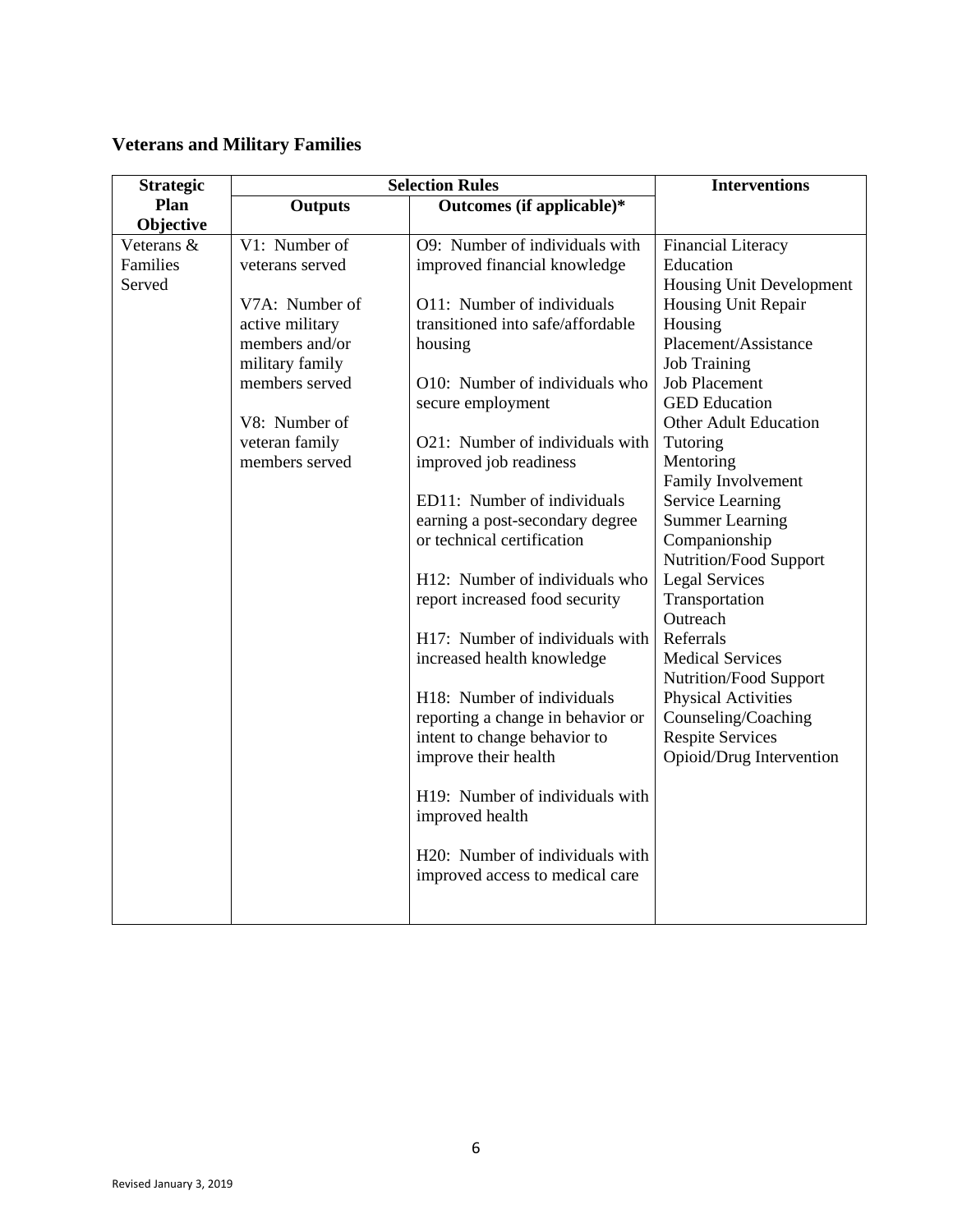### **Disaster Services**

| <b>Strategic Plan</b> |                             | <b>Selection Rules</b>            | <b>Interventions</b>        |
|-----------------------|-----------------------------|-----------------------------------|-----------------------------|
| Objective             | Outputs                     | Outcomes (if applicable)*         |                             |
| Assistance            | D <sub>1</sub> A: Number of | D5: Number of individuals         | <b>Disaster Preparation</b> |
| Provided              | individuals served          | reporting increased disaster      | <b>Disaster Response</b>    |
|                       |                             | readiness                         | <b>Disaster Recovery</b>    |
|                       |                             |                                   | <b>Disaster Mitigation</b>  |
|                       | G3-3.4: Number of           | G3-3.10A: Number of               | <b>Disaster Preparation</b> |
|                       | organizations that          | organizations that increase their | Disaster Response           |
|                       | received capacity           | efficiency, effectiveness, and/or | <b>Disaster Recovery</b>    |
|                       | building services           | program reach                     | <b>Disaster Mitigation</b>  |

# **Environmental Stewardship**

| <b>Strategic Plan</b> |                                                                                                                                                       | <b>Selection Rules</b>                                                                                                                                                                                                                                                              | <b>Interventions</b>                   |
|-----------------------|-------------------------------------------------------------------------------------------------------------------------------------------------------|-------------------------------------------------------------------------------------------------------------------------------------------------------------------------------------------------------------------------------------------------------------------------------------|----------------------------------------|
| Objective             | <b>Outputs</b>                                                                                                                                        | Outcomes (if applicable)*                                                                                                                                                                                                                                                           |                                        |
| At-Risk<br>Ecosystems | $EN1:$ Number of<br>housing units or public<br>structures weatherized<br>or retrofitted to<br>improve energy<br>efficiency                            | EN1.1: Number of housing units<br>or public structures with reduced<br>energy consumption or reduced<br>energy costs                                                                                                                                                                | Weatherization<br>Retrofitting         |
|                       | EN3: Number of<br>individuals receiving<br>education or training<br>in environmental<br>stewardship and/or<br>environmentally-<br>conscious practices | EN3.1: Number of individuals<br>with increased knowledge of<br>environmental stewardship and/or<br>environmentally-conscious<br>practices<br>EN3.2: Number of individuals<br>reporting a change in behavior or<br>intention to change behavior to<br>better protect the environment | Education/Training<br>Service Learning |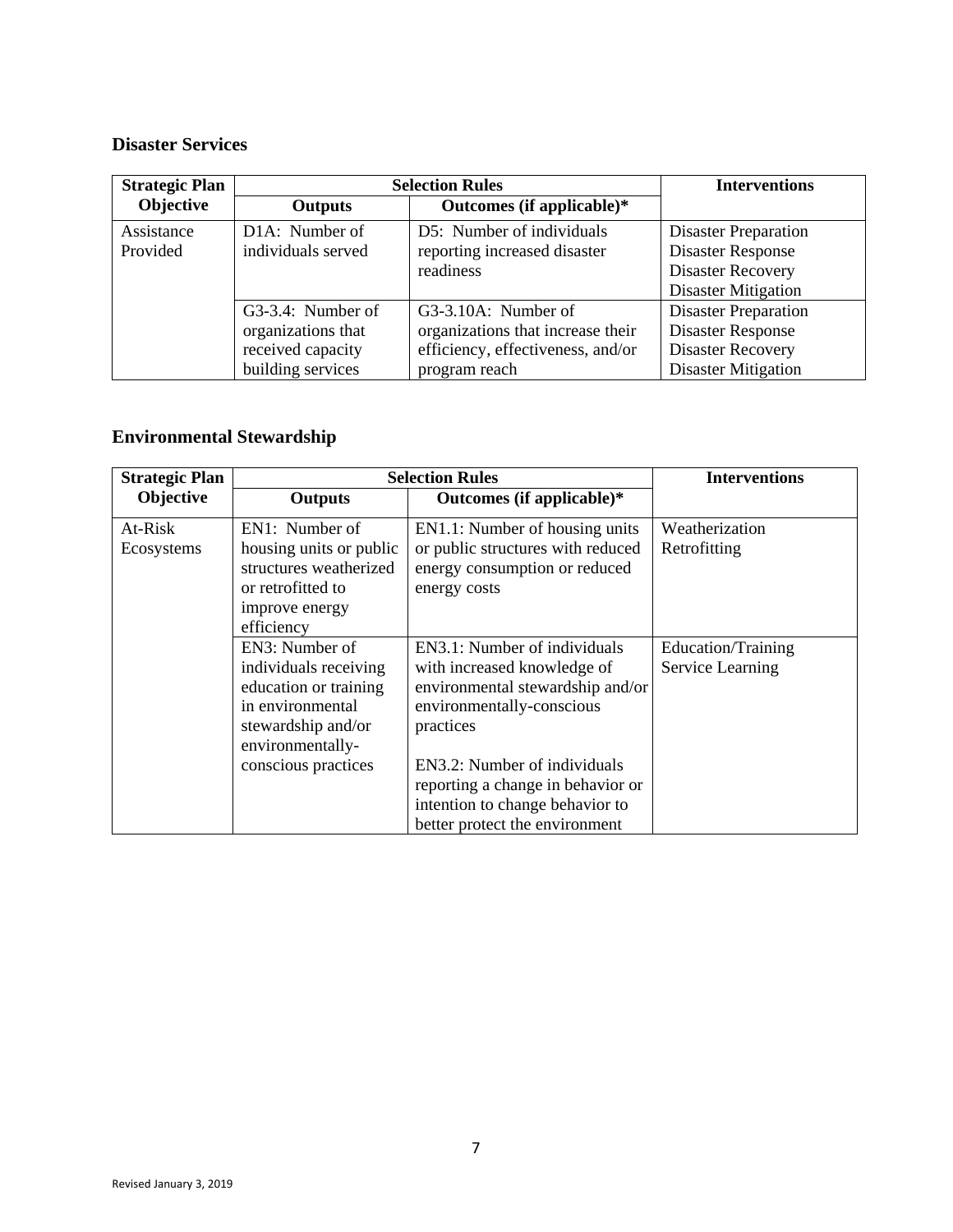# **Capacity** Building

- Activities associated with these measures must be carried out by National Service Participants or by volunteers directly recruited and/or supported by National Service Participants.
- Activities associated with these measures must meet the definition of capacity building specified in the "key terms" definition under G3-3.4.

| $G3-3.4$ (output)    | Number of organizations that received capacity building services                      |
|----------------------|---------------------------------------------------------------------------------------|
| <b>Definition of</b> | <b>Organization:</b> nonprofit or state/local/tribal government entity                |
| <b>Key Terms</b>     | Capacity building services: a set of activities that expand the scale, reach,         |
|                      | efficiency, or effectiveness of programs and organizations. Capacity building         |
|                      | activities may also leverage resources (e.g., funding, volunteers, in-kind support,   |
|                      | or partnerships) for programs and/or organizations. As a general rule, CNCS           |
|                      | considers capacity building activities to be <i>indirect services</i> that enable     |
|                      | organizations to provide more, better and sustained <i>direct services</i> . Capacity |
|                      | building activities must (1) be intended to support or enhance the program delivery   |
|                      | model, (2) respond to the organization's goal of increasing, expanding or             |
|                      | enhancing services in order to address pressing community needs, and (3) enable       |
|                      | the organization to provide a sustained level of more or better direct services after |
|                      | the national service participant's term of service has ended.                         |
| <b>How to</b>        | Tracking mechanism that ensures an unduplicated count of organizations who have       |
| Measure/             | received services                                                                     |
| <b>Collect Data</b>  |                                                                                       |

| G3-3.10A             | Number of organizations that increased their effectiveness, efficiency, and/or           |
|----------------------|------------------------------------------------------------------------------------------|
| (outcome)            | program scale/reach                                                                      |
| <b>Definition of</b> | <b>Organizations:</b> those counted in G3-3.4                                            |
| <b>Key Terms</b>     | <b>Effectiveness:</b> Improved ability of the organization to achieve outcomes resulting |
|                      | in better success rates or better quality of outcomes achieved                           |
|                      | <b>Efficiency:</b> Improved outcomes with the same level of resources; improved or       |
|                      | consistent quality of services with fewer resources                                      |
|                      | Scale/Reach: The scope of a program's services. Increased scale/reach can be             |
|                      | measured by the number of new people served, new populations served, and/ or             |
|                      | new or expanded services.                                                                |
| <b>How to</b>        | Organizational assessment tool or other instrument capable of measuring changes          |
| Measure/             | in effectiveness, efficiency, or scale/reach at the organization level. When             |
| <b>Collect Data</b>  | possible, pre-post assessments should be utilized.                                       |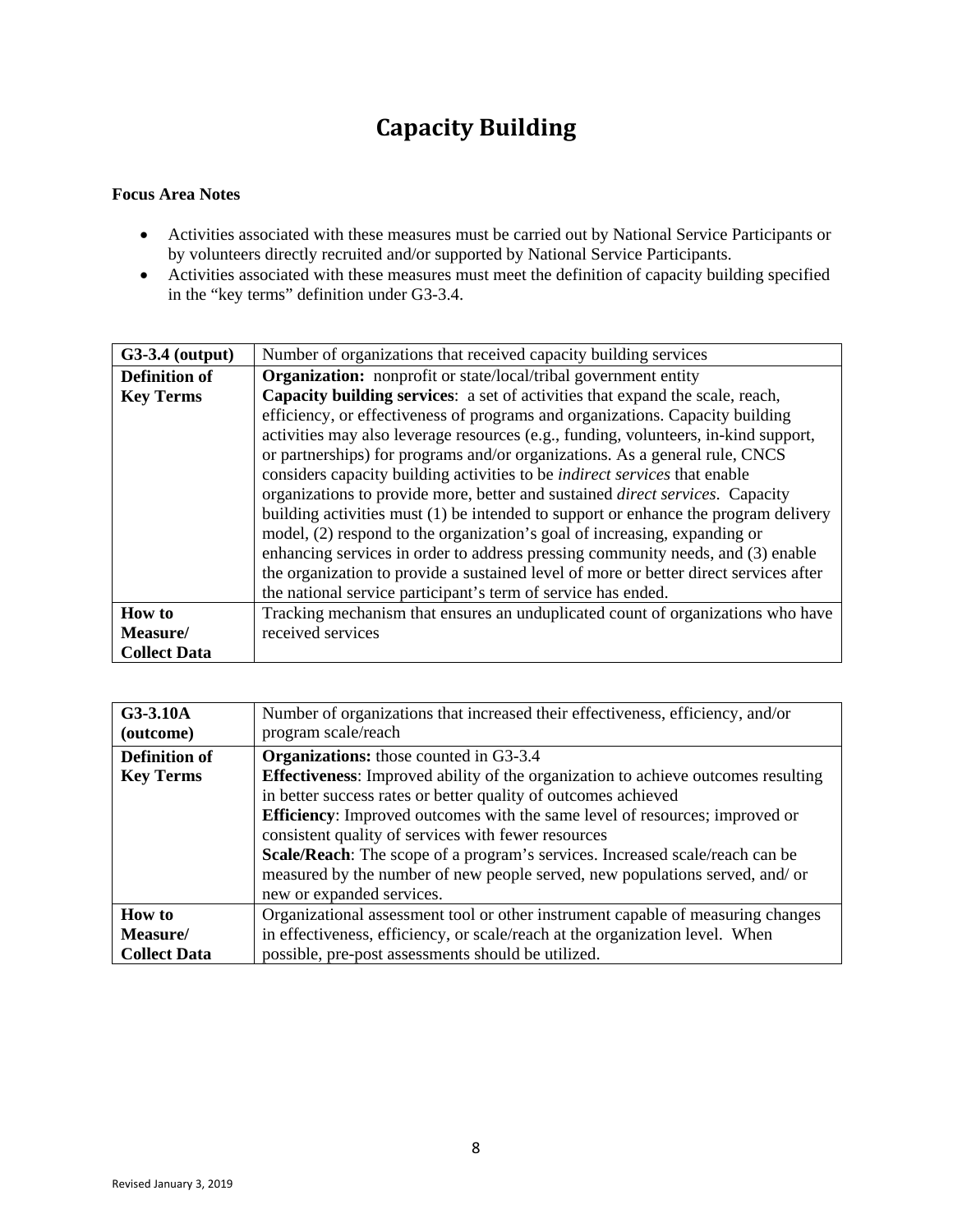| $G3-3.1A$ (output)                        | G3-3.1A Number of Community volunteers recruited or managed.                                                                                                                                                                                                                                                                                                                                     |
|-------------------------------------------|--------------------------------------------------------------------------------------------------------------------------------------------------------------------------------------------------------------------------------------------------------------------------------------------------------------------------------------------------------------------------------------------------|
| <b>Definition of</b><br><b>Key Terms</b>  | <b>Community Volunteers:</b> Residents in the community who are recruited and/or<br>managed by the CNCS-supported organization or assigned national service<br>participant(s) to offer time, knowledge, skills and expertise for free. Community<br>volunteers differ from national service participants.<br><b>Recruited:</b> Enlisted or enrolled as a direct result of an intention to do so. |
| How to<br>Measure/<br><b>Collect Data</b> | Only count community volunteers that were specifically recruited by the CNCS-<br>supported organization or the national service participated engaged in capacity<br>building activity.<br>The organization must use some form of volunteer management system, having                                                                                                                             |
|                                           | processes or capabilities that allow them to track information about individual<br>volunteers.<br>NOTE: National service participants may not recruit volunteers to do activities that<br>they themselves are prohibited from doing, including by not limited to managing<br>the CNCS-supported projects/grants or community organizing intended to promote<br>advocacy.                         |

| G3-3.16A             | G3-3.16A: Dollar value of cash or in-kind resources leveraged.                         |
|----------------------|----------------------------------------------------------------------------------------|
| (output)             |                                                                                        |
| <b>Definition of</b> | <b>Cash resources:</b> Cash, check, or other monetary gift                             |
| <b>Key Terms</b>     |                                                                                        |
|                      | <b>In-Kind resources:</b> Non-cash contributions, including donated goods or services, |
|                      | expert advice, equipment or property.                                                  |
|                      |                                                                                        |
|                      | Leverage: To garner additional resources or assets through capacity building           |
|                      | activities (such as funding, volunteers, in-kind support, and partnerships             |
| <b>How to</b>        | Only cash and in-kind resources raised specifically as a result of capacity building   |
| Measure/             | activities provided by the CNCS-supported organization or assigned national            |
| <b>Collect Data</b>  | service participant(s) engaged in capacity building activity intended to support or    |
|                      | enhance the program delivery model may be counted.                                     |
|                      |                                                                                        |
|                      | The organization must keep administrative records or other information                 |
|                      | management systems that enable them to track and verify the origin, intent, and        |
|                      | other transactional information on commitments and contributions of resources.         |
|                      |                                                                                        |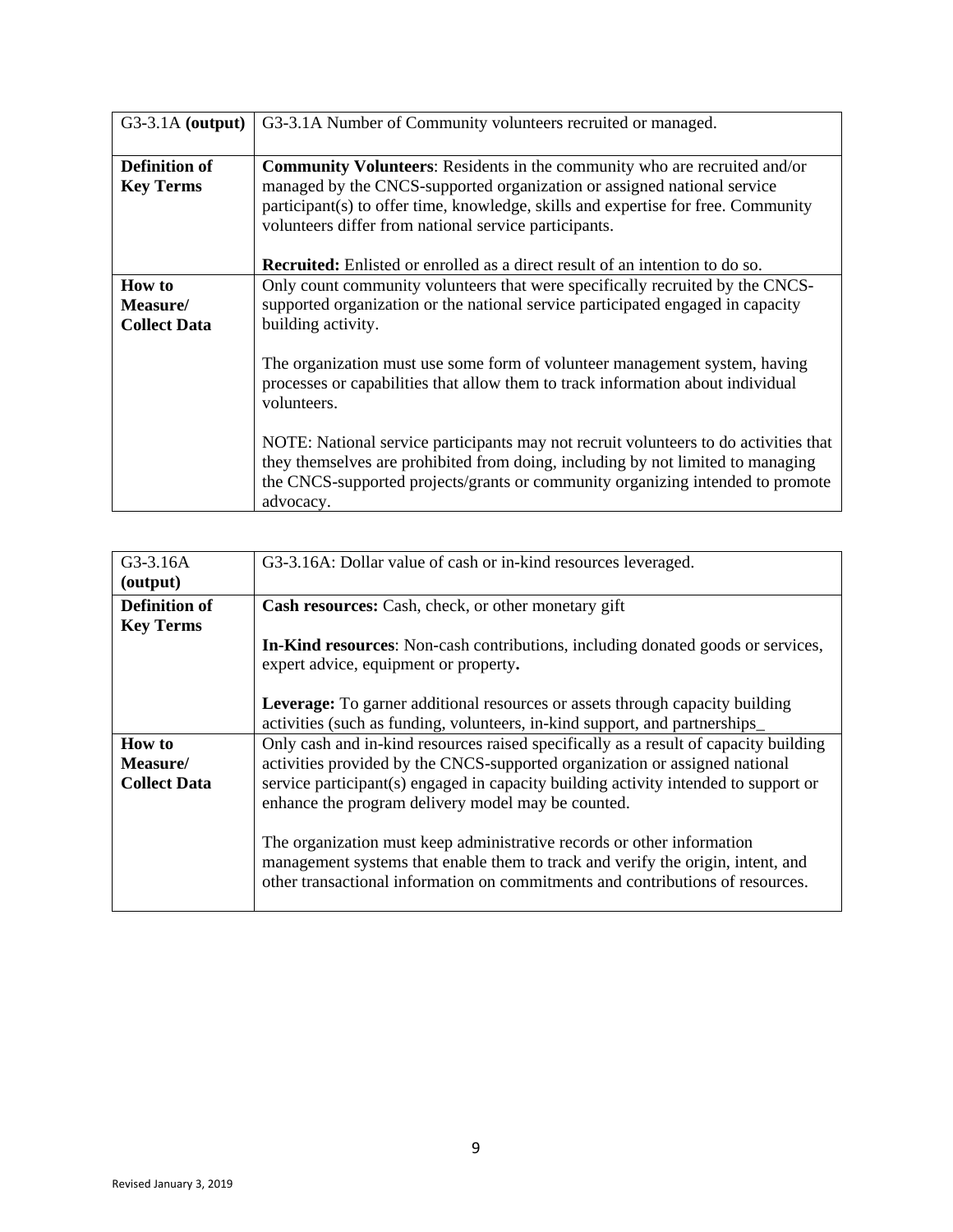# **Economic Opportunity**

- All individuals counted under these measures must be program beneficiaries, not National Service Participants.
- Activities associated with these measures must be carried out by National Service Participants or by volunteers directly recruited and/or supported by National Service Participants.

| O1A (output)                             | Number of individuals served                                                                                                                                                                                                                                                                                                                                        |
|------------------------------------------|---------------------------------------------------------------------------------------------------------------------------------------------------------------------------------------------------------------------------------------------------------------------------------------------------------------------------------------------------------------------|
| <b>Definition of</b><br><b>Key Terms</b> | <b>Individuals:</b> recipients of CNCS-supported services related to increasing economic<br>opportunity<br><b>Served:</b> substantive engagement of individuals with a specific goal in mind related<br>to economic opportunity. Cannot consist solely of mass dissemination of<br>information such as email blasts, social media posts, or distributing pamphlets. |
| <b>How to</b><br>Measure/                | Tracking mechanism that ensures an unduplicated count of individuals who have<br>received services                                                                                                                                                                                                                                                                  |
| <b>Collect Data</b>                      |                                                                                                                                                                                                                                                                                                                                                                     |

| O <sub>4</sub> (output)                          | Number of housing units developed or repaired                                                                                                                                                                                                                                                                                                                                                                                                                                                                                                                                                                  |
|--------------------------------------------------|----------------------------------------------------------------------------------------------------------------------------------------------------------------------------------------------------------------------------------------------------------------------------------------------------------------------------------------------------------------------------------------------------------------------------------------------------------------------------------------------------------------------------------------------------------------------------------------------------------------|
| <b>Definition of</b><br><b>Key Terms</b>         | <b>Housing unit:</b> A single-family home (including a mobile home if permanently<br>placed), an apartment, or a room in a group home for people with disabilities<br>Develop: Build new or substantially rehabilitate housing units that were<br>uninhabitable or soon would have become so. Involves replacing major systems<br>such as the roof, the plumbing, the wiring, the foundation, or elevating the unit as<br>required by a flood plain standard.<br>Repair: A more modest level of physical work on the unit, such as weatherizing,<br>painting, replacing appliances and removing safety hazards |
| <b>How to</b><br>Measure/<br><b>Collect Data</b> | Tracking mechanism that ensures an unduplicated count of the number of housing<br>units that have received CNCS-supported development or repair services                                                                                                                                                                                                                                                                                                                                                                                                                                                       |

| O9 (outcome)         | Number of individuals with improved financial knowledge                               |
|----------------------|---------------------------------------------------------------------------------------|
| <b>Definition of</b> | <b>Individuals:</b> those reported in measure O1A or V1, V7A, V8                      |
| <b>Key Terms</b>     | <b>Improved financial knowledge:</b> increased knowledge/understanding of financial   |
|                      | literacy topics such as credit management, financial institutions including banks and |
|                      | credit unions, and utilization of savings plans                                       |
| <b>How to</b>        | Survey, interview, or other instrument capable of measuring changes in financial      |
| Measure/             | knowledge at the individual beneficiary level. When possible, pre-post assessments    |
| <b>Collect Data</b>  | should be utilized.                                                                   |
|                      |                                                                                       |

| <b>O19A</b>         | O19A Dollar value of tax returns generated                                           |
|---------------------|--------------------------------------------------------------------------------------|
| (outcome)           |                                                                                      |
| <b>How to</b>       | Only the dollar value of tax refunds generated specifically as a result of assisting |
| Measure/            | VITA or Tax Tutoring activities provided by CNCS-supported organization or           |
| <b>Collect Data</b> |                                                                                      |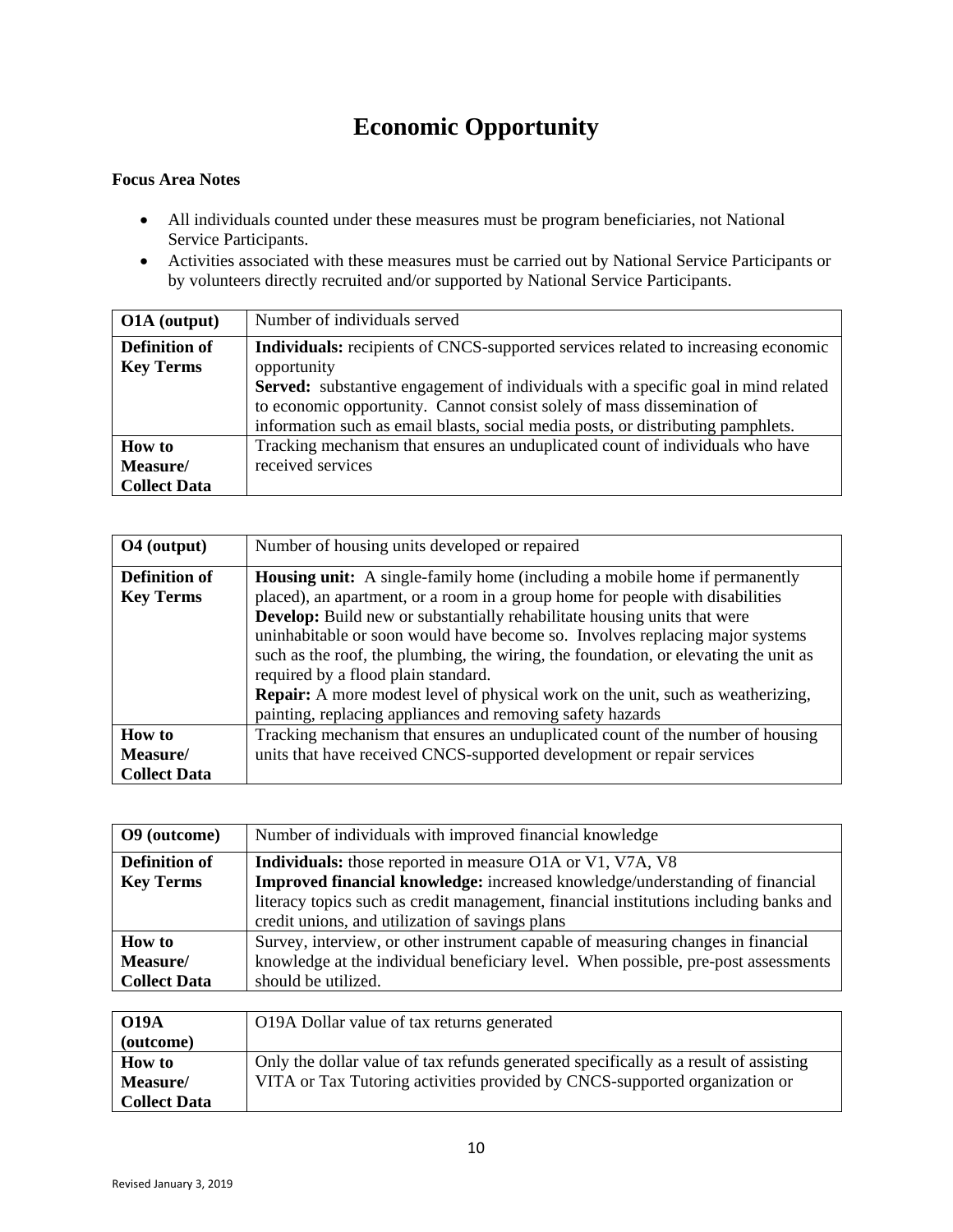| assigned national service participant(s) engaged in the service activity may be<br>counted.                                                                                     |
|---------------------------------------------------------------------------------------------------------------------------------------------------------------------------------|
| The organization must keep administrative records or other information<br>management systems that enable them to track and verify the dollar value of tax<br>refunds generated. |

| O10 (outcome)        | Number of individuals who secure employment                                        |
|----------------------|------------------------------------------------------------------------------------|
|                      |                                                                                    |
| <b>Definition of</b> | <b>Individuals:</b> those reported in measure O1A or V1, V7A, V8                   |
| <b>Key Terms</b>     | Secure employment: individual is hired in a new job as a result of CNCS-           |
|                      | supported services provided; individual may have been previously working in a      |
|                      | different job or previously unemployed                                             |
| <b>How</b> to        | Preferred method is a copy of acceptance letter from employer or copy of first pay |
| Measure/             | stub. Beneficiary self-reports may also be utilized.                               |
| <b>Collect Data</b>  |                                                                                    |

|                      | Number of individuals transitioned into safe, healthy, affordable housing          |
|----------------------|------------------------------------------------------------------------------------|
| O11 (outcome)        |                                                                                    |
| <b>Definition of</b> | <b>Individuals:</b> those reported in measure O1A or V1, V7A, V8                   |
| <b>Key Terms</b>     | Safe, healthy, affordable housing: Grantee certifies that the housing is safe and  |
|                      | healthy based on an inspection or other documentation. Grantee defines             |
|                      | affordability and certifies that the housing is affordable to the individual(s)    |
|                      | transitioned into the unit.                                                        |
| <b>How to</b>        | Preferred method is a proof of residence such as a lease, mortgage, certificate of |
| Measure/             | occupancy, or other verification from an external agency. Beneficiary self-reports |
| <b>Collect Data</b>  | may also be utilized.                                                              |

| O20 (outcome)        | Number of safe, healthy, affordable housing units made available                                                                                                                                                                                                                                        |
|----------------------|---------------------------------------------------------------------------------------------------------------------------------------------------------------------------------------------------------------------------------------------------------------------------------------------------------|
| <b>Definition of</b> | <b>Housing unit:</b> those reported in measure O4                                                                                                                                                                                                                                                       |
| <b>Key Terms</b>     | Safe, healthy, affordable housing unit: Grantee certifies that the housing unit is                                                                                                                                                                                                                      |
|                      | safe and healthy based on an inspection or other documentation. Grantee defines<br>affordability and certifies that the housing unit is affordable.<br>Made available: This count indicates that the work has been completed to make<br>the units available but they may or may not have been occupied. |
| <b>How to</b>        | Tracking mechanism that ensures an unduplicated count of the number of safe,                                                                                                                                                                                                                            |
| Measure/             | healthy, affordable housing units that have been made available                                                                                                                                                                                                                                         |
| <b>Collect Data</b>  |                                                                                                                                                                                                                                                                                                         |

| O21 (outcome)                                    | Number of individuals with improved job readiness                                                                                                                                                    |
|--------------------------------------------------|------------------------------------------------------------------------------------------------------------------------------------------------------------------------------------------------------|
| <b>Definition of</b><br><b>Key Terms</b>         | Individuals: those reported in measure O1A or V1, V7A, V8<br>Improved job readiness: increased knowledge or skills related to seeking,<br>obtaining, or successfully retaining a job.                |
| <b>How</b> to<br>Measure/<br><b>Collect Data</b> | Survey, interview, observation, or other instrument capable of measuring changes<br>in job readiness at the individual beneficiary level. When possible, pre-post<br>assessments should be utilized. |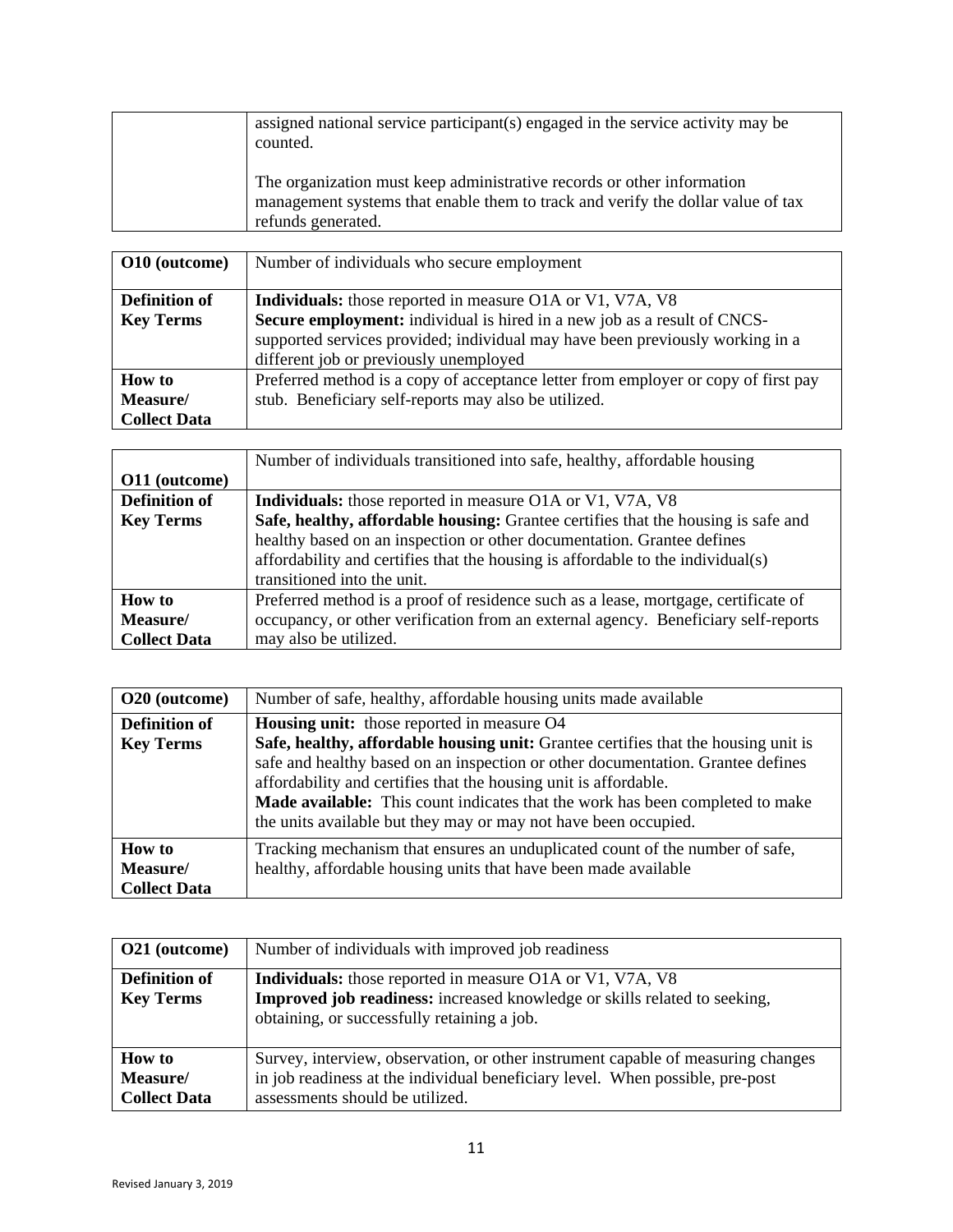### **Education**

#### **Focus Area Notes**

 All individuals counted under these measures must be program beneficiaries, not National Service Participants. Activities associated with these measures must be carried out by National Service Participants or by volunteers directly recruited and/or supported by National Service Participants.

| <b>ED1A</b> (output) | Number of individuals served                                                     |
|----------------------|----------------------------------------------------------------------------------|
| <b>Definition of</b> | Individuals: recipients of CNCS-supported services related to education; may     |
| <b>Key Terms</b>     | include students enrolled in grades K-12, out-of-school youth, preschool age     |
|                      | children, and/or individuals pursuing postsecondary education                    |
|                      | Served: substantive engagement of individuals with a specific education-related  |
|                      | goal in mind. Cannot consist solely of mass dissemination of information such as |
|                      | email blasts, social media posts, or distributing pamphlets.                     |
| <b>How to</b>        | Tracking mechanism that ensures an unduplicated count of individuals who have    |
| Measure/             | received services                                                                |
| <b>Collect Data</b>  |                                                                                  |

| ED5A                 | Number of students with improved academic performance                          |
|----------------------|--------------------------------------------------------------------------------|
| (outcome)            |                                                                                |
| <b>Definition of</b> | <b>Students:</b> those reported in ED1A                                        |
| <b>Key Terms</b>     | <b>Improved academic performance:</b> an improved demonstration of skill or    |
|                      | knowledge in one or more academic subjects                                     |
| <b>How</b> to        | Standardized test, report card grade, or other instrument capable of measuring |
| Measure/             | changes in academic performance at the individual beneficiary level. When      |
| <b>Collect Data</b>  | possible, pre-post assessments should be utilized.                             |

| ED6 (outcome)                                    | Number of students with increased school attendance                                                                                                |
|--------------------------------------------------|----------------------------------------------------------------------------------------------------------------------------------------------------|
| <b>Definition of</b>                             | <b>Students:</b> those reported in ED1A                                                                                                            |
| <b>Key Terms</b>                                 | Increased school attendance: higher rate of presence and/or on-time arrival at<br>school as compared to a previous comparable time period          |
| <b>How to</b><br>Measure/<br><b>Collect Data</b> | School/district/classroom attendance records or other instrument capable of<br>measuring changes in attendance at the individual beneficiary level |

| ED7A                 | Number of students with decreased disciplinary incidents (referrals,              |
|----------------------|-----------------------------------------------------------------------------------|
| (outcome)            | suspensions/expulsions, criminal or gang involvement)                             |
| <b>Definition of</b> | <b>Students:</b> those reported in ED1A                                           |
| <b>Key Terms</b>     | <b>Decreased disciplinary incidents:</b> lower rate of incidents as compared to a |
|                      | previous comparable time period                                                   |
| <b>How to</b>        | School/district/classroom records, police records, or other instrument capable of |
| Measure/             | measuring changes in disciplinary incidents at the individual beneficiary level   |
| <b>Collect Data</b>  |                                                                                   |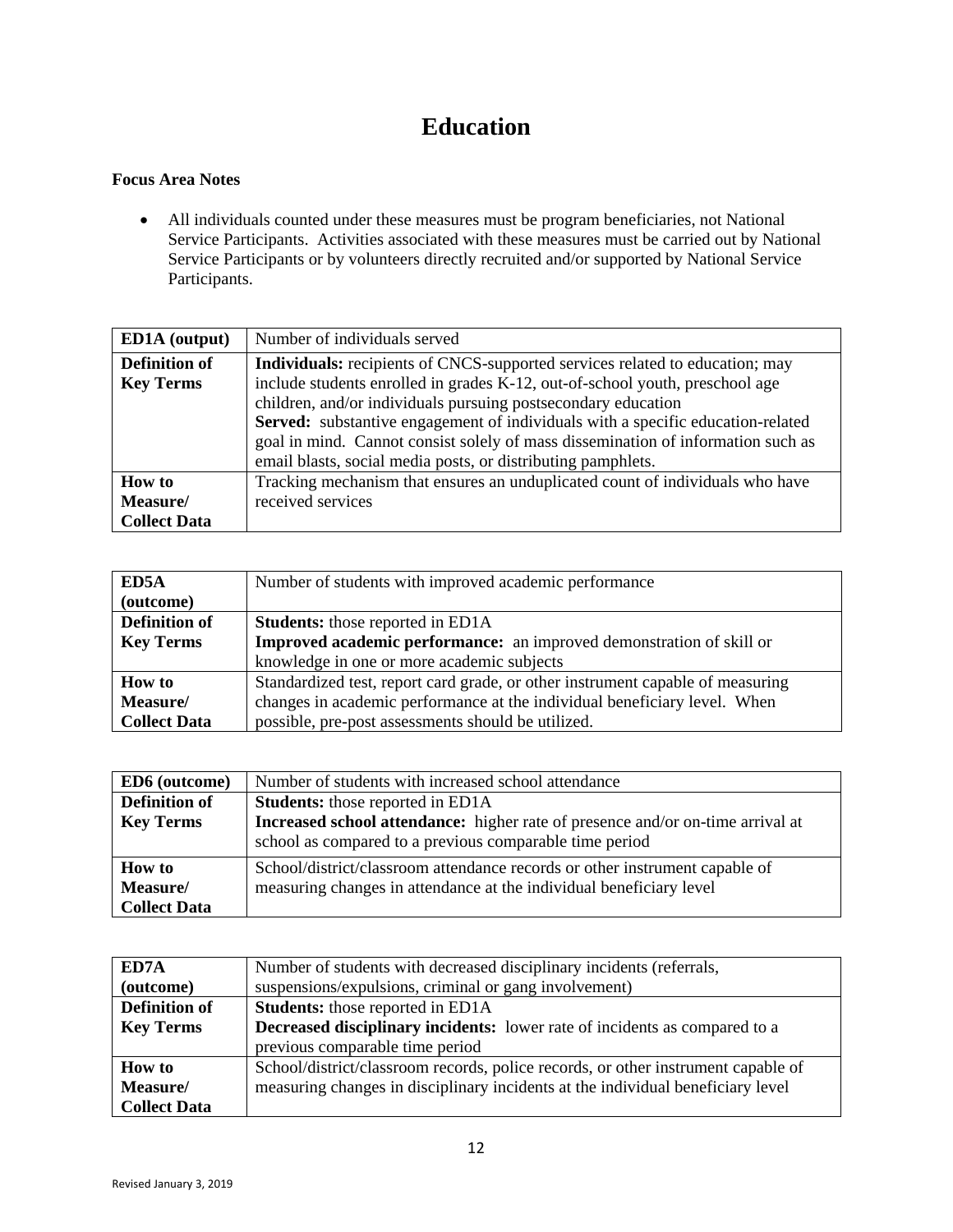| <b>ED9</b> (outcome) | Number of students graduating from high school on time with a diploma             |
|----------------------|-----------------------------------------------------------------------------------|
| <b>Definition of</b> | <b>Students:</b> those reported in ED1A                                           |
| <b>Key Terms</b>     | <b>On Time:</b> Within four years of starting 9th grade                           |
| <b>How to</b>        | Preferred method is school/district graduation records for student beneficiaries. |
| Measure/             | Beneficiary self-reports may also be utilized.                                    |
| <b>Collect Data</b>  |                                                                                   |

|                      | Number of students enrolling in post-secondary education or training              |
|----------------------|-----------------------------------------------------------------------------------|
| ED10 (outcome)       |                                                                                   |
| <b>Definition of</b> | <b>Students:</b> those reported in ED1A                                           |
| <b>Key Terms</b>     | <b>Post-secondary education or training</b> may include two- or four-year college |
|                      | programs or occupational/vocational programs                                      |
|                      | <b>Enrolling:</b> means matriculating as a full-time or part-time student         |
| <b>How</b> to        | Preferred method is registration records that confirm student enrollments.        |
| Measure/             | Beneficiary self-reports may also be utilized.                                    |
| <b>Collect Data</b>  |                                                                                   |

| <b>ED11</b> (outcome) | Number of students earning a post-secondary degree                                    |
|-----------------------|---------------------------------------------------------------------------------------|
| <b>Definition of</b>  | <b>Students:</b> those reported in ED1A or V1, V7A, V8                                |
| <b>Key Terms</b>      | <b>Degree:</b> may include an associate degree from an accredited academic program or |
|                       | an occupational or vocational program; a bachelor's degree (ex., BA, BS); a           |
|                       | master's degree (ex.: MA, MS, MEng, MEd, MSW); a professional school degree           |
|                       | (ex.: MD, DDS, DVM); or a doctorate degree (ex.: PhD, EdD)                            |
| <b>How to</b>         | Preferred method is registration records that confirm degree was earned.              |
| Measure/              | Beneficiary self-reports may also be utilized.                                        |
| <b>Collect Data</b>   |                                                                                       |
| <b>Notes</b>          | Programs may only select this measure if they are able to collect data during a one-  |
|                       | year grant period.                                                                    |

| ED <sub>23</sub> A   | Number of children demonstrating gains in school readiness                                                                                                                                                                                                                                                                                                                                  |
|----------------------|---------------------------------------------------------------------------------------------------------------------------------------------------------------------------------------------------------------------------------------------------------------------------------------------------------------------------------------------------------------------------------------------|
| (outcome)            |                                                                                                                                                                                                                                                                                                                                                                                             |
| <b>Definition of</b> | <b>Children:</b> those reported in ED1A                                                                                                                                                                                                                                                                                                                                                     |
| <b>Key Terms</b>     | School readiness: Preparation for Kindergarten which includes multiple indicators<br>assessed across developmental and behavioral domains including but not limited to<br>physical well-being, health and motor development, social and emotional<br>development, approaches to learning, language development, cognitive<br>development, and age-appropriate academic skills and behavior. |
| <b>How</b> to        | Teacher observation, standardized test, or other instrument capable of measuring                                                                                                                                                                                                                                                                                                            |
| Measure/             | changes in school readiness at the individual beneficiary level. When possible, pre-                                                                                                                                                                                                                                                                                                        |
| <b>Collect Data</b>  | post assessments should be utilized.                                                                                                                                                                                                                                                                                                                                                        |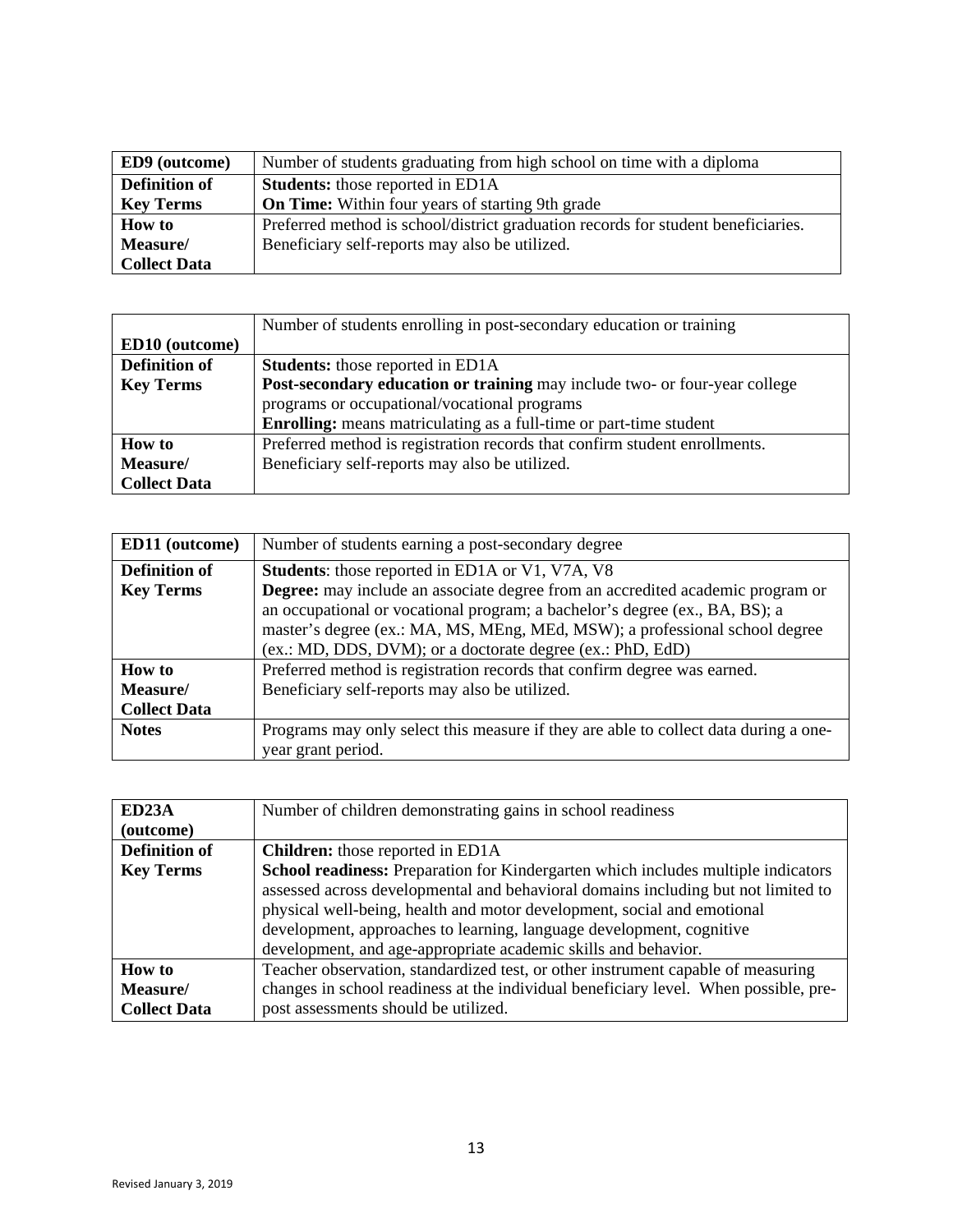| ED27C                | Number of students with improved academic engagement or social and emotional                                                                                                                                                                                                          |
|----------------------|---------------------------------------------------------------------------------------------------------------------------------------------------------------------------------------------------------------------------------------------------------------------------------------|
| (outcome)            | skills                                                                                                                                                                                                                                                                                |
| <b>Definition of</b> | <b>Students:</b> those reported in ED1A                                                                                                                                                                                                                                               |
| <b>Key Terms</b>     | <b>Improved academic engagement or social and emotional skills:</b> A positive                                                                                                                                                                                                        |
|                      | change in student skills, attitude, and/or mindset that is likely to contribute to<br>increased educational success. May include increased interest in school, improved<br>perspective on school climate, increased attachment to school and/or increased<br>educational aspirations. |
| How to               | Survey, observation, or other instrument capable of measuring changes in academic                                                                                                                                                                                                     |
| Measure/             | engagement or social and emotional skills at the individual beneficiary level. When                                                                                                                                                                                                   |
| <b>Collect Data</b>  | possible, pre-post assessments should be utilized.                                                                                                                                                                                                                                    |
| <b>Notes</b>         | Academic or behavioral improvements counted under ED5A, ED6, or ED7A cannot                                                                                                                                                                                                           |
|                      | be counted under this measure                                                                                                                                                                                                                                                         |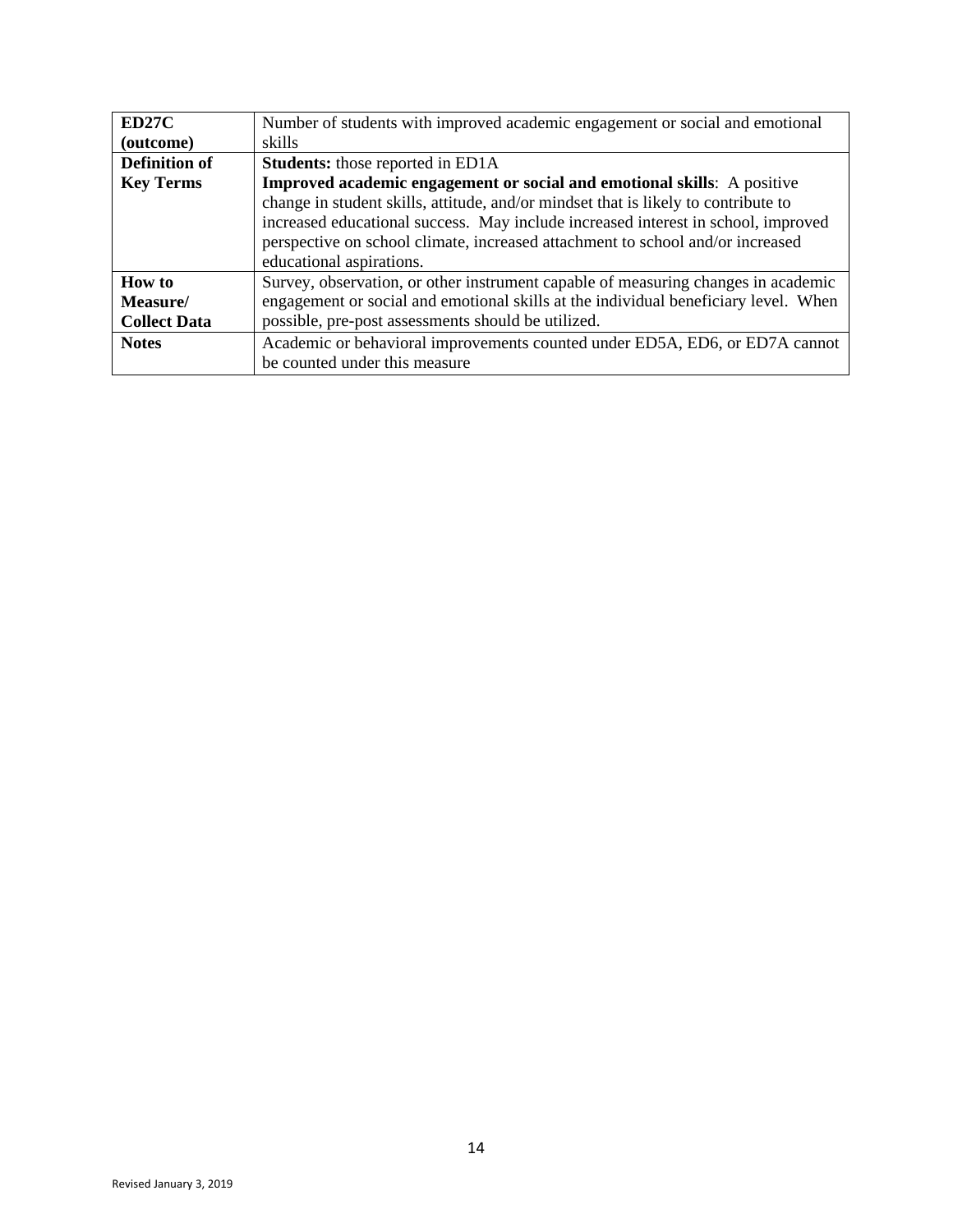### **Healthy Futures**

- All individuals counted under these measures must be program beneficiaries, not National Service Participants. National Service Participant outputs and outcomes.
- Activities associated with these measures must be carried out by National Service Participants or by volunteers directly recruited and/or supported by National Service Participants

| H <sub>4</sub> A (output)                | Number of individuals served                                                                                                                                                                                                                                                                |
|------------------------------------------|---------------------------------------------------------------------------------------------------------------------------------------------------------------------------------------------------------------------------------------------------------------------------------------------|
| <b>Definition of</b><br><b>Key Terms</b> | <b>Individuals:</b> recipients of CNCS-supported services related to improving health-<br>related outcomes<br><b>Served:</b> substantive engagement of individuals with a specific health-related goal in<br>mind. Cannot consist solely of mass dissemination of information such as email |
|                                          | blasts, social media posts, or distributing pamphlets.                                                                                                                                                                                                                                      |
| <b>How to</b>                            | Tracking mechanism that ensures an unduplicated count of individuals who have                                                                                                                                                                                                               |
| Measure/                                 | received services                                                                                                                                                                                                                                                                           |
| <b>Collect Data</b>                      |                                                                                                                                                                                                                                                                                             |

| H <sub>10</sub> A (output) | Number of pounds of food provided                                                   |
|----------------------------|-------------------------------------------------------------------------------------|
| <b>Definition of</b>       | <b>Food provided:</b> made available at reduced or no cost to individuals and/or    |
| <b>Key Terms</b>           | organizations for the purpose of alleviating food insecurity or hunger. May include |
|                            | community garden programs.                                                          |
| <b>How to</b>              | Tracking mechanism that ensures an unduplicated count of pounds of food provided    |
| Measure/                   |                                                                                     |
| <b>Collect Data</b>        |                                                                                     |

| H <sub>12</sub> (outcome) | Number of individuals who report increased food security                                                                                                                                                                                                                                                                                                                                                               |
|---------------------------|------------------------------------------------------------------------------------------------------------------------------------------------------------------------------------------------------------------------------------------------------------------------------------------------------------------------------------------------------------------------------------------------------------------------|
| <b>Definition of</b>      | <b>Individuals:</b> those reported in H4A or V1, V7A, V8                                                                                                                                                                                                                                                                                                                                                               |
| <b>Key Terms</b>          | <b>Food security:</b> Access at all times to enough food for an active, healthy life. Food<br>security includes at a minimum: (1) the ready availability of<br>nutritionally adequate and safe foods, and (2) an assured ability to acquire<br>acceptable<br>foods in socially acceptable ways (that is, without resorting to emergency food<br>supplies,<br>scavenging, stealing, or other coping strategies). [USDA] |
| <b>How to</b>             | Survey, interview, caseworker assessment, or other instrument capable of                                                                                                                                                                                                                                                                                                                                               |
| Measure/                  | measuring changes in food security at the individual beneficiary level. When                                                                                                                                                                                                                                                                                                                                           |
| <b>Collect Data</b>       | possible, pre-post assessments should be utilized.                                                                                                                                                                                                                                                                                                                                                                     |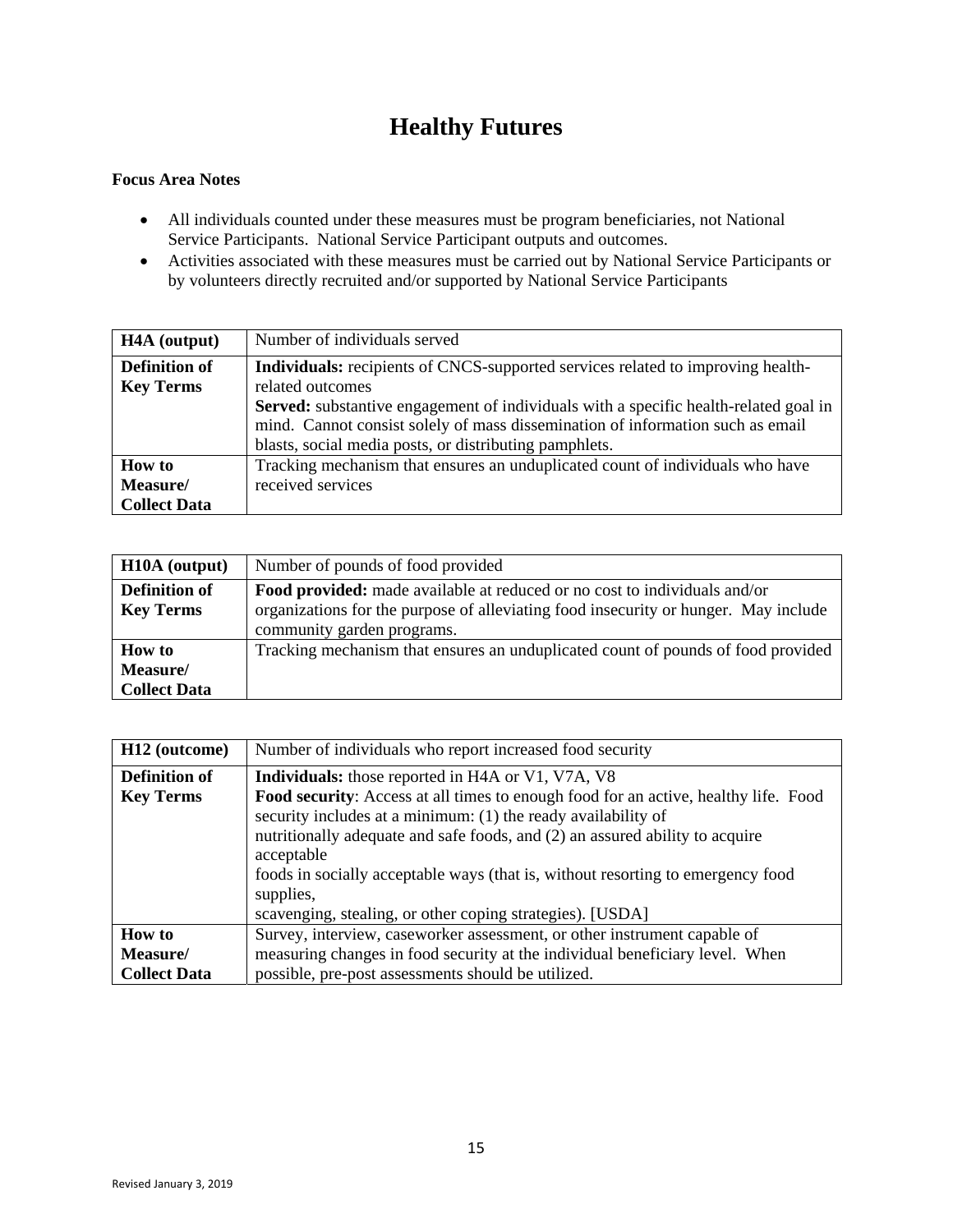| H <sub>17</sub> (outcome) | Number of individuals with increased health knowledge                              |
|---------------------------|------------------------------------------------------------------------------------|
| <b>Definition of</b>      | <b>Individuals:</b> those reported in H4A or V1, V7A, V8                           |
| <b>Key Terms</b>          |                                                                                    |
| <b>How to</b>             | Survey, test, or other instrument capable of measuring changes in knowledge at the |
| Measure/                  | individual beneficiary level. When possible, pre-post assessments should be        |
| <b>Collect Data</b>       | utilized.                                                                          |

| H <sub>18</sub> (outcome) | Number of individuals reporting a change in behavior or intent to change behavior  |
|---------------------------|------------------------------------------------------------------------------------|
|                           | to improve their health                                                            |
| <b>Definition of</b>      | <b>Individuals:</b> those reported in H4A or V1, V7A, V8                           |
| <b>Key Terms</b>          |                                                                                    |
| <b>How to</b>             | Survey, interview, or other instrument capable of measuring changes in behavior at |
| Measure/                  | the individual beneficiary level. When possible, pre-post assessments should be    |
| <b>Collect Data</b>       | utilized.                                                                          |

| H <sub>19</sub> (outcome) | Number of individuals with improved health                                      |
|---------------------------|---------------------------------------------------------------------------------|
| <b>Definition of</b>      | <b>Individuals:</b> those reported in H4A or V1, V7A, V8                        |
| <b>Key Terms</b>          |                                                                                 |
| <b>How to</b>             | Assessment by a healthcare professional, survey, or other instrument capable of |
| Measure/                  | measuring changes in health condition at the individual beneficiary level. When |
| <b>Collect Data</b>       | possible, pre-post assessments should be utilized.                              |

| H <sub>20</sub> (outcome) | Number of individuals with improved access to medical care                        |
|---------------------------|-----------------------------------------------------------------------------------|
| <b>Definition of</b>      | <b>Individuals:</b> those reported in H4A or V1, V7A, V8                          |
| <b>Key Terms</b>          |                                                                                   |
| <b>How to</b>             | Survey, interview, caseworker assessment, or other instrument capable of          |
| Measure/                  | measuring changes in health care access at the individual beneficiary level. When |
| <b>Collect Data</b>       | possible, pre-post assessments should be utilized.                                |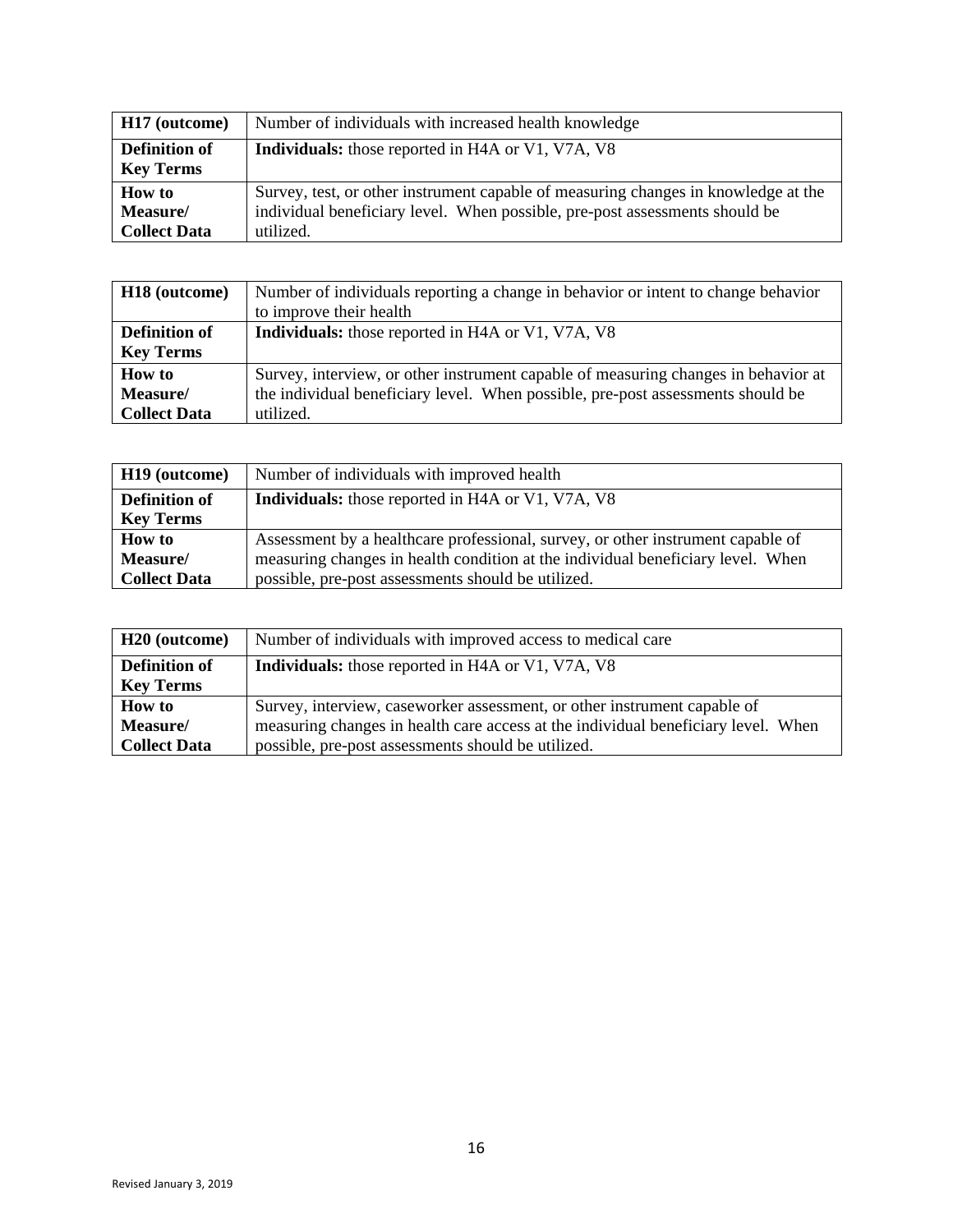### **Veterans and Military Families**

- All individuals counted under these measures must be program beneficiaries, not National Service Participants. Activities associated with these measures must be carried out by National Service Participants or by volunteers directly recruited and/or supported by National Service Participants.
- For information on O9, O10, O11, O21 See Economic Opportunity.
- For information on ED11 see Education
- For information on H12, H17, H18, H19, H20 See Healthy Futures

| V1 (output)          | Number of veterans served                                                                  |
|----------------------|--------------------------------------------------------------------------------------------|
| <b>Definition of</b> | <b>Veteran:</b> a person who served in the active military, naval, or air service, and who |
| <b>Key Terms</b>     | was discharged or released therefrom under conditions other than dishonorable              |
|                      | [Section 101 of Title 38, 23 United States Code]                                           |
|                      | <b>Served:</b> substantive engagement of individuals with specific outcome(s) in mind.     |
|                      | Cannot consist solely of mass dissemination of information such as email blasts,           |
|                      | social media posts, or distributing pamphlets.                                             |
| <b>How to</b>        | Tracking mechanism that ensures an unduplicated count of individuals who have              |
| Measure/             | received services                                                                          |
| <b>Collect Data</b>  |                                                                                            |

| V7A (output)         | Number of active duty military service members and/or military family members            |
|----------------------|------------------------------------------------------------------------------------------|
|                      | served                                                                                   |
| <b>Definition of</b> | <b>Active duty military service member:</b> The term "active duty" means "full-time"     |
| <b>Key Terms</b>     | duty in the active military service of the United States, including active duty or full- |
|                      | time training duty in the Reserve Component" [DOD Dictionary of Military and             |
|                      | Associated Terms, April 2018]. CNCS considers National Guard members and                 |
|                      | reservists and wounded warriors sub-groups of active duty military service members       |
|                      | for the purposes of grant applications and performance measure reporting.                |
|                      | <b>Military family member:</b> Immediate family member related by blood, marriage, or    |
|                      | adoption to a current member of the U.S. armed forces including one who is               |
|                      | deceased.                                                                                |
|                      | <b>Served:</b> substantive engagement of individuals with specific outcome(s) in mind.   |
|                      | Cannot consist solely of mass dissemination of information such as email blasts,         |
|                      | social media posts, or distributing pamphlets.                                           |
| <b>How to</b>        | Tracking mechanism that ensures an unduplicated count of individuals who have            |
| Measure/             | received services                                                                        |
| <b>Collect Data</b>  |                                                                                          |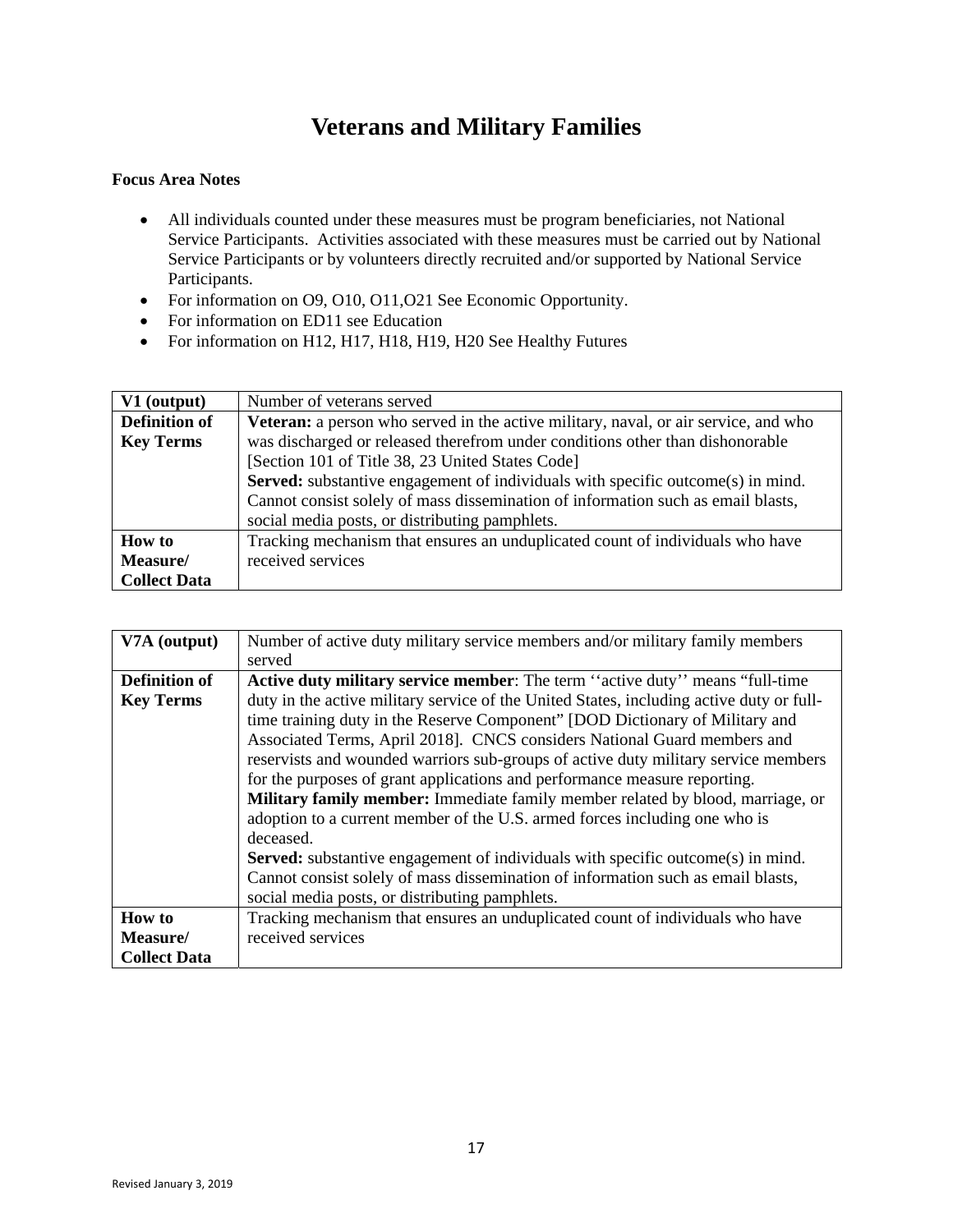| V8 (output)          | Number of veteran family members served                                                |
|----------------------|----------------------------------------------------------------------------------------|
| <b>Definition of</b> | Veteran: a person who served in the active military, naval, or air service, and who    |
| <b>Key Terms</b>     | was discharged or released therefrom under conditions other than dishonorable          |
|                      | [Section 101 of Title 38, 23 United States Code]                                       |
|                      | Veteran family member: Immediate family member related by blood, marriage, or          |
|                      | adoption to a veteran, including one who is deceased.                                  |
|                      | <b>Served:</b> substantive engagement of individuals with specific outcome(s) in mind. |
|                      | Cannot consist solely of mass dissemination of information such as email blasts,       |
|                      | social media posts, or distributing pamphlets.                                         |
| <b>How to</b>        | Tracking mechanism that ensures an unduplicated count of individuals who have          |
| Measure/             | received services                                                                      |
| <b>Collect Data</b>  |                                                                                        |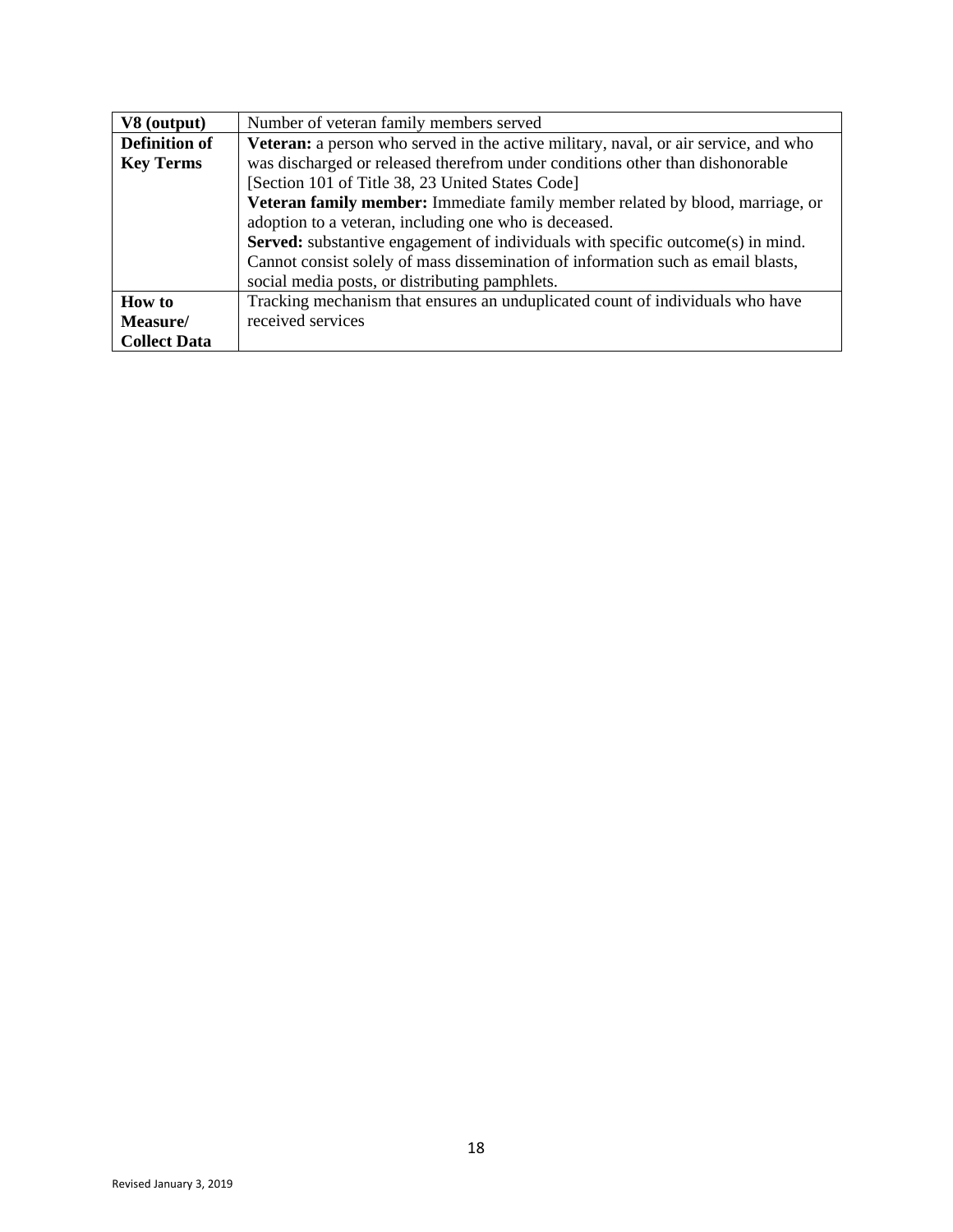### **Disaster Services**

- Activities associated with these measures must be carried out by National Service Participants or by volunteers directly recruited and/or supported by National Service Participants.
- All individuals counted under these measures must be program beneficiaries, not National Service Participants.
- For G3-3.4, G3-3.10A See Capacity Building Section

| D1A (output)         | Number of individuals served                                                        |
|----------------------|-------------------------------------------------------------------------------------|
| <b>Definition of</b> | Individuals: recipients of CNCS-supported services related to disaster              |
| <b>Key Terms</b>     | preparedness, response, recovery, and/or mitigation                                 |
|                      | Served: substantive engagement of individuals with a specific disaster-related goal |
|                      | in mind. Cannot consist solely of mass dissemination of information such as email   |
|                      | blasts, social media posts, or distributing pamphlets.                              |
| <b>How to</b>        | Tracking mechanism that ensures an unduplicated count of individuals who have       |
| Measure/             | received services                                                                   |
| <b>Collect Data</b>  |                                                                                     |

| D5 (outcome)         | Number of individuals reporting increased disaster readiness                       |
|----------------------|------------------------------------------------------------------------------------|
| <b>Definition of</b> | <b>Individuals:</b> those reported in measure D1A                                  |
| <b>Key Terms</b>     | Disaster readiness: measures taken to prepare for and reduce the effects of future |
|                      | disasters                                                                          |
| <b>How to</b>        | Survey, interview, or other instrument capable of measuring changes in disaster    |
| Measure/             | readiness at the individual beneficiary level. When possible, pre-post assessments |
| <b>Collect Data</b>  | should be utilized.                                                                |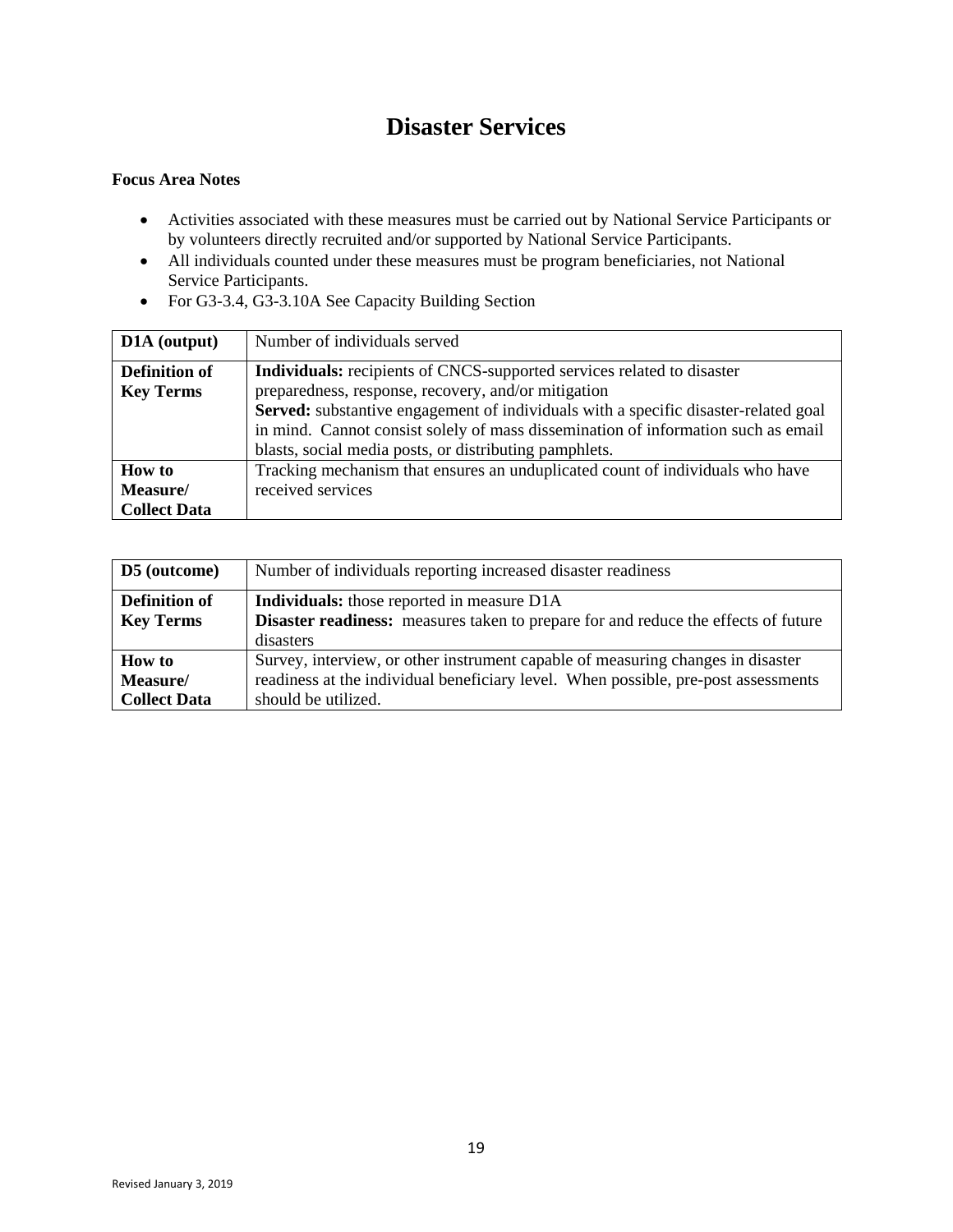### **Environmental Stewardship**

- Activities associated with these measures must be carried out by National Service Participants or by volunteers directly recruited and/or supported by National Service Participants.
- CNCS encourages grantees to perform service with the greatest impact versus providing minimal impact to the highest number of individuals.

| <b>EN1</b> (output)  | Number of housing units or public structures weatherized or retrofitted to improve       |
|----------------------|------------------------------------------------------------------------------------------|
|                      | energy efficiency                                                                        |
| <b>Definition of</b> | Housing unit: a single-family home (including a mobile home if permanently               |
| <b>Key Terms</b>     | placed), an apartment, or a room in a group home for people with disabilities            |
|                      | <b>Public structure:</b> Shelter, such as homeless shelter or emergency shelter operated |
|                      | by a nonprofit or government organization; government-owned building                     |
|                      | Weatherization: Modifying a building to reduce energy consumption and costs and          |
|                      | optimize energy efficiency. Whole-house weatherization includes the installation of      |
|                      | modern energy-saving heating and cooling equipment and looks at how the house            |
|                      | performs as a system.                                                                    |
|                      | <b>Retrofit:</b> An energy conservation measure applied to an existing building or the   |
|                      | action of improving the thermal performance or maintenance of a building.                |
| <b>How to</b>        | Tracking mechanism that ensures an unduplicated count of units/structures that           |
| Measure/             | have received services                                                                   |
| <b>Collect Data</b>  |                                                                                          |

| <b>EN1.1</b><br>(outcome) | Number of housing units or public structures with reduced energy consumption or<br>reduced energy costs |
|---------------------------|---------------------------------------------------------------------------------------------------------|
| <b>Definition of</b>      | <b>Housing units or public structures:</b> those reported in EN1                                        |
| <b>Key Terms</b>          |                                                                                                         |
| <b>How to</b>             | Utility bill/statement, computer modeling, resident survey, or other instrument                         |
| Measure/                  | capable of measuring changes in energy consumption or energy costs at the                               |
| <b>Collect Data</b>       | individual unit/structure level. When possible, pre-post assessments should be                          |
|                           | utilized.                                                                                               |